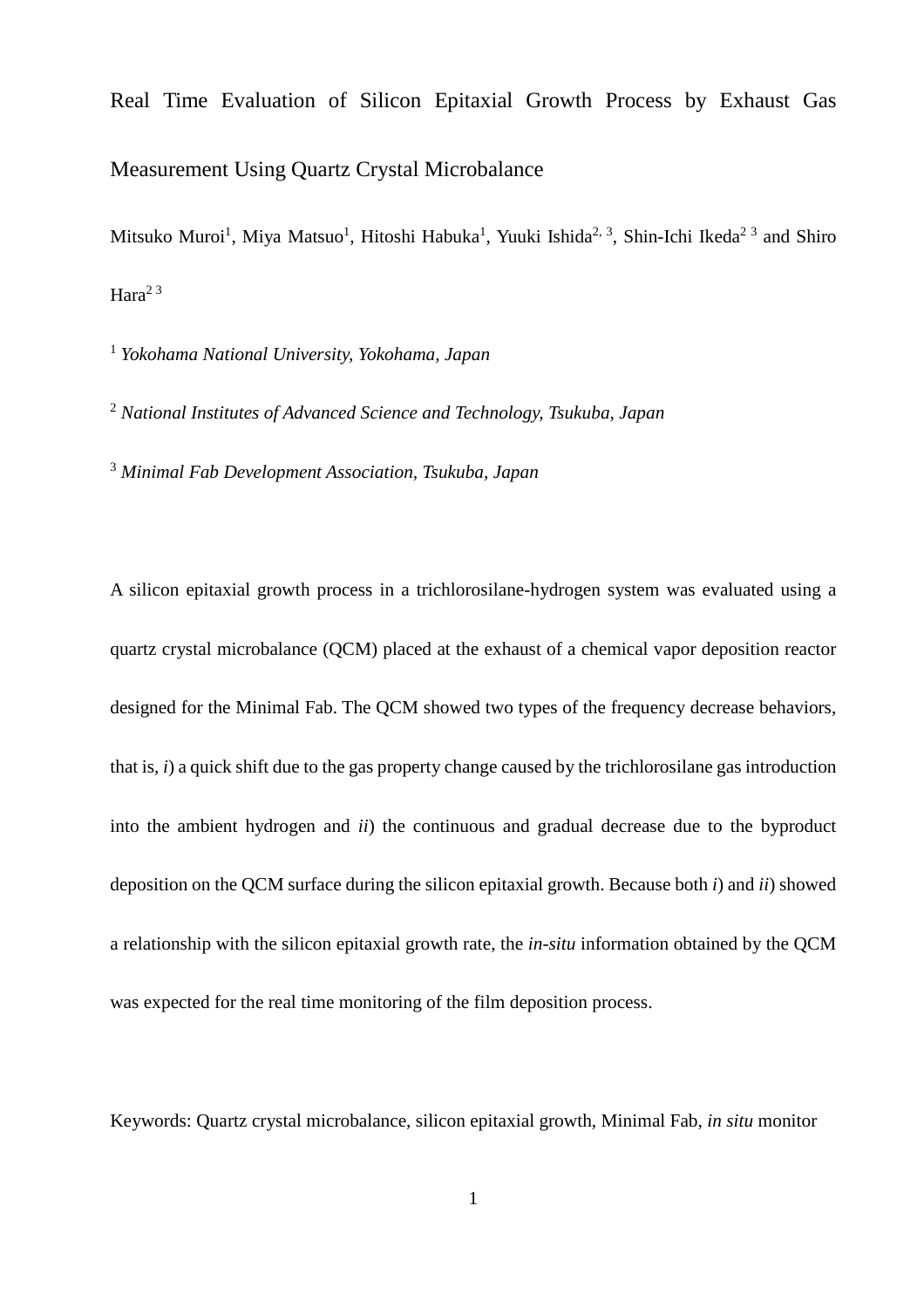1. Introduction

Silicon epitaxial growth has a long history [1, 2] in the electronics industry. Its industrial processes use chlorosilane gases, such as trichlorosilane (SiHCl<sub>3</sub>) and dichlorosilane (SiH<sub>2</sub>Cl<sub>2</sub>) [3-5]. The produced films are uniform and flat at the atomic level and the growth rate is quite high.

Due to its reasonable cost and ease of use, the trichlorosilane gas has been very often used. The trichlorosilane gas, having the boiling point of 31  $\degree$ C, is produced by the bubbling technique, *i. e.*, injecting hydrogen gas into the liquid trichlorosilane contained in a cylinder. In a massproduction plant having many epitaxial reactors for large diameter wafers, a huge amount of the trichlorosilane and hydrogen gas mixture is produced at the precisely controlled concentration and is supplied from a large tank to the reactors *via* tube networks. In contrast, in very small equipment, such as the Minimal Fab [6, 7] using small wafers of a half-inch diameter, the gas supply condition is quite different from the mass-production plant. The compact-designed Minimal chemical vapor deposition (CVD) reactor [8-10] consumes significantly small amounts of the precursors in a short time period, for example, the trichlorosilane gas at the flow rate of 10-20 sccm at atmospheric pressure for a few minutes. In order to finely control the trichlorosilane gas concentration at the significantly low gas flow rate, any *in situ* real time measurement method is helpful. Additionally, the measured information is expected to show the relationship with the epitaxial growth rate.

For this purpose, a piezoelectric crystal microbalance, such as a quartz crystal microbalance (QCM) and a langasite crystal microbalance [11-18], may be a candidate, because it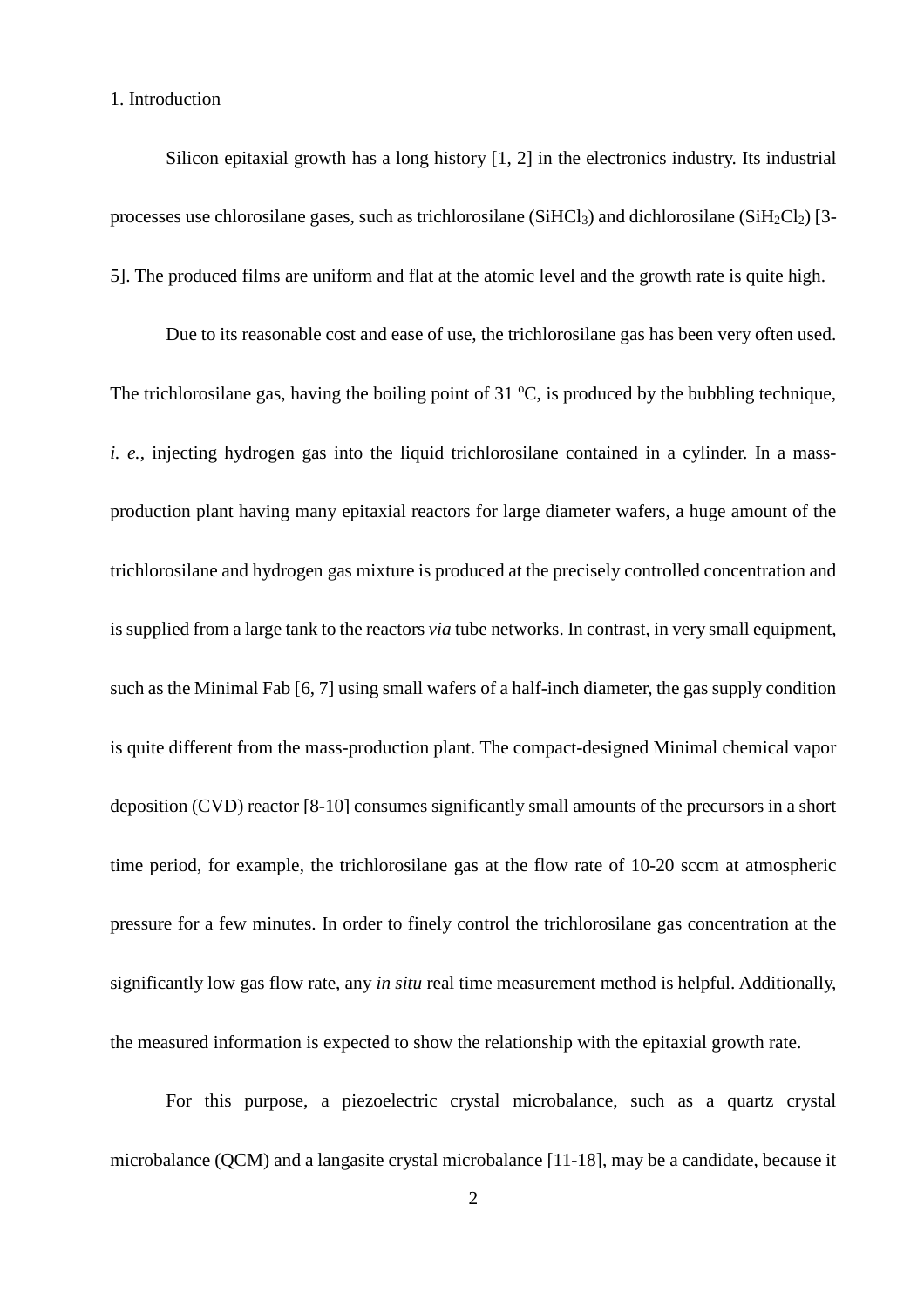can sensitively detect the significantly weak signals such as the change in the gas properties and the increase in the nano-gram-level weight of the thin film formed at the surface. Previous studies [14-17] have reported that the deposition of the byproducts of  $(SiCl<sub>2</sub>)<sub>n</sub>$ , from the trichlorosilane gas could be *in situ* measured by the QCM. The byproduct formation and deposition measured by such sensors should be evaluated as to whether they have a relationship with the epitaxial growth rate. Such the relationship will help developing and controlling the epitaxial growth process.

In this study, the QCM was used to measure the exhaust gas of the silicon epitaxial reactor designed for the Minimal Fab. The typical QCM frequency changes were, for the first time, classified and evaluated for obtaining the *in-situ* real time information of the epitaxial growth process.

# 2. Experimental procedure

Figure 1 shows the Minimal CVD reactor and the QCM system. This reactor consists of a half-inch silicon wafer (12.5-mm diameter and 0.25-mm thick), a transparent quartz tube, a wafer holder made of quartz glass, a gas inlet and three heating units consisting of a halogen lamp and a reflector. The inner diameter of the quartz tube is 24 mm. The wafer holder diameter is 19 mm. The wafer is rotated at the rate of 0 - 30 rpm. The infrared light emitted from the halogen lamps for the heating is concentrated on the half-inch wafer surface. The quartz tube wall is cooled from the outside by flowing air [6] in order to maintain the cold wall environment.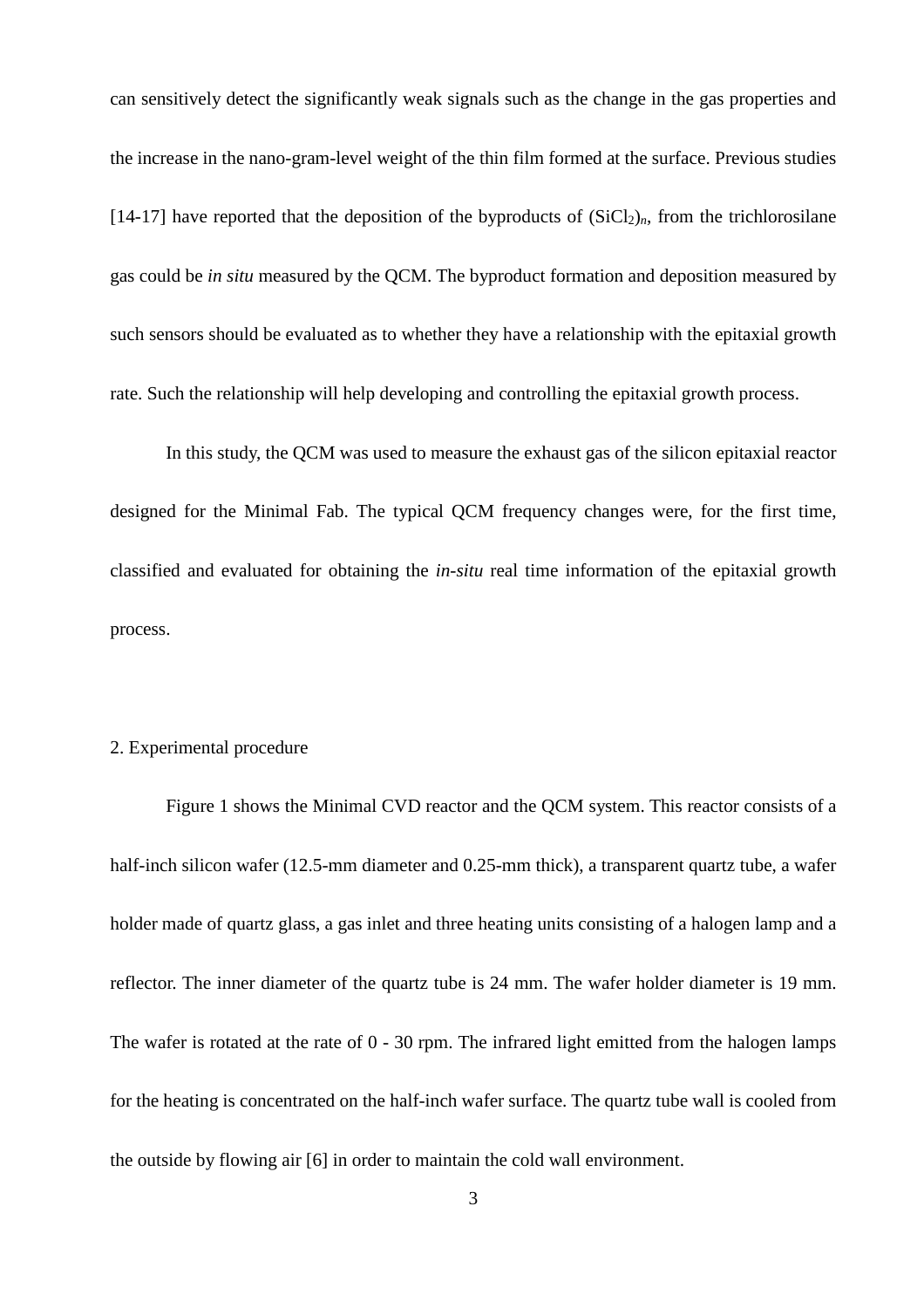The precursor gas and the carrier gas, trichlorosilane and hydrogen, respectively, are introduced at atmospheric pressure from the top of the reactor through the gas inlet. The hydrogen gas flow rate was 85 sccm, a part of which was divided and injected into the liquid trichlorosilane cylinder for the bubbling and for producing the gas mixture of trichlorosilane and hydrogen. The trichlorosilane gas of typically 21 sccm at 25  $\degree$ C was produced by the hydrogen gas at the flow rate of 35 sccm, based on the trichlorosilane vapor pressure [19]. The total gas flow rate was typically 106 sccm. The trichlorosilane gas concentration significantly depends on the liquid temperature.

The trichlorosilane gas causes the surface reactions based on equations (1) and (2). The symbol \* indicates the species chemisorbed at the surface. The rate equation [20] is written as equation (3) following the Eley-Rideal model.

$$
SiHCl3 \rightarrow *SiCl2 + HCl.
$$
 (1)

$$
*SiCl_2 + H_2 \rightarrow *Si + 2HCl.
$$
 (2)

$$
R_{\rm Si} = \frac{k_{\rm ad}k_{\rm r} \left[ \text{SiHCl}_3 \right] \left[ \text{H}_2 \right]}{k_{\rm ad} \left[ \text{SiHCl}_3 \right] + k_{\rm r} \left[ \text{H}_2 \right]}.
$$
 (3)

 $R_{Si}$  is the silicon epitaxial growth rate. [*i*] is the concentration of species *i* at the wafer surface.  $k_{ad}$ and  $k_r$  are the rate constants of equations (1) and (2), respectively.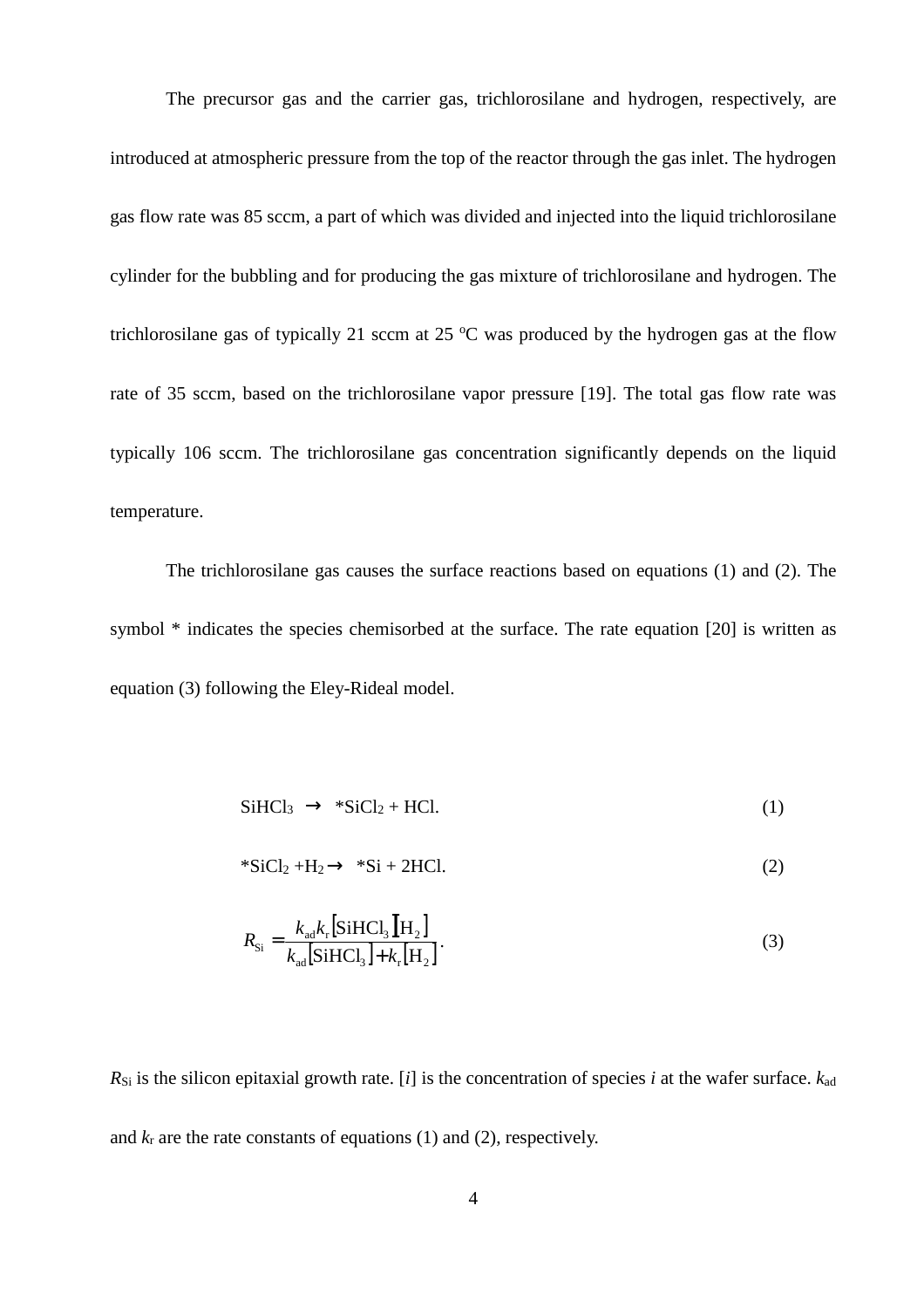A significantly small amount of  $Sicl<sub>2</sub>$  desorbs from the silicon surface into the gas phase for producing SiCl<sub>2</sub>, following equation (4) [17]. Even in the cold wall environment, the trichlorosilane gas produces a significantly small amount of SiCl<sub>2</sub> by thermal decomposition in the gas phase, as described by equation (5). The  $SiCl<sub>2</sub>$  finally produces  $(SiCl<sub>2</sub>)<sub>n</sub>$ , as denoted by equation (6), in the gas phase and at the solid surface. The QCM sensor is expected to detect the deposition of  $(SiCl<sub>2</sub>)<sub>n</sub>$  on its surface by means of measuring the significantly small weight increase at the ng/cm<sup>2</sup> level.

$$
*SiCl_2 \to SiCl_2 \uparrow \tag{4}
$$

$$
SiHCl_3 \rightarrow SiCl_2 + HCl
$$
 (5)

$$
nSiCl_2 \rightarrow (SiCl_2)_n \tag{6}
$$

The voltage applied to the halogen lamps was fixed at 80 V. Because the trichlorosilane gas absorbs a part of the infrared light emitted from the halogen lamps [9, 21], the gas phase temperature, and consequently the wafer temperature, increased with the increasing trichlorosilane gas concentration. For monitoring the thermal condition, the temperature at the top of the wafer rotation shaft,  $T_{\text{Shaff}}$  ( $^{\circ}$ C), shown in Fig. 1, was measured using the R-type thermocouple. The  $T_{\text{Shaff}}$ value was considerably different from the wafer surface temperature, *T*<sub>Surface</sub>, shown in Fig. 1 due to the distance between them [9].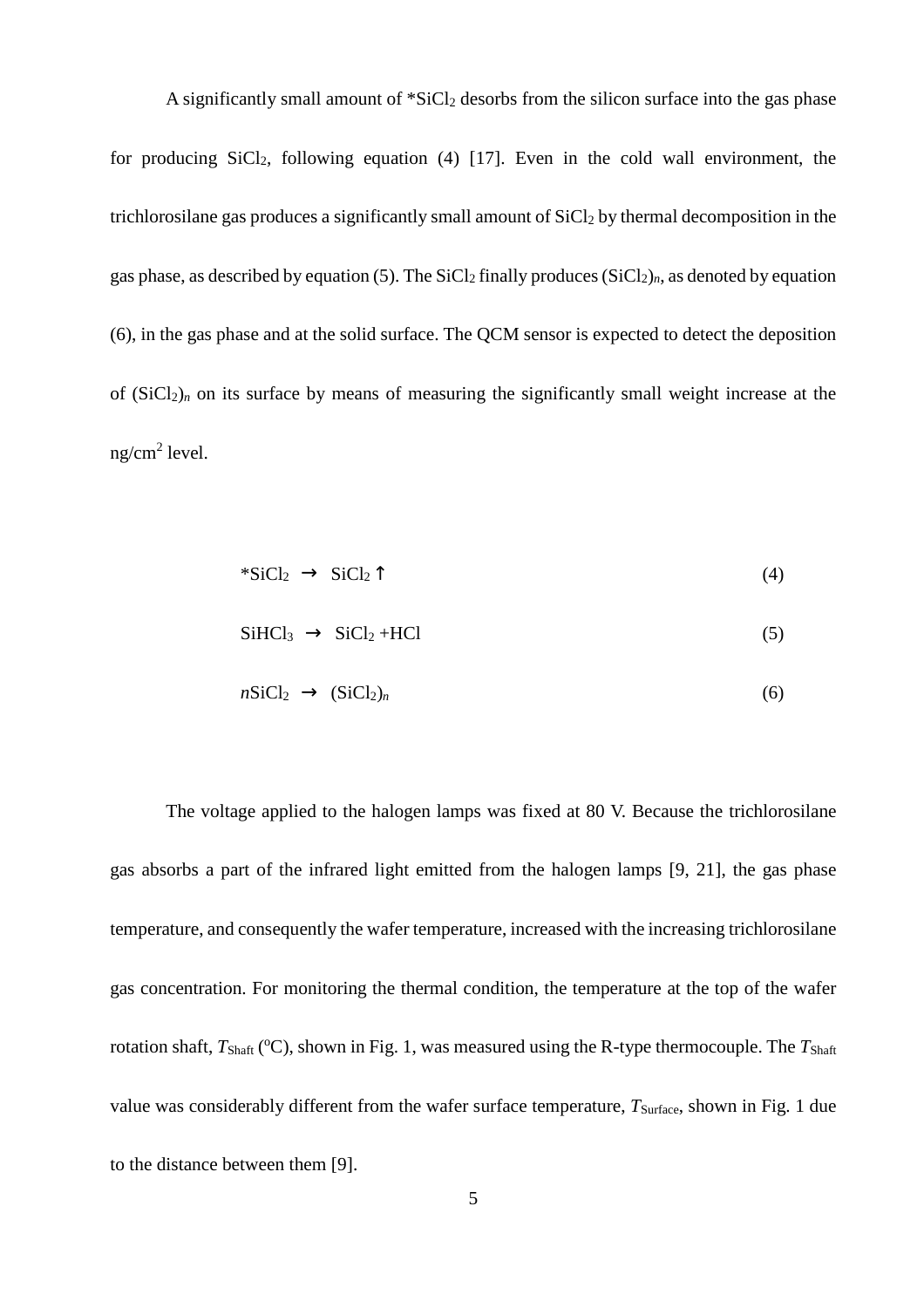The QCM sensor (25 MHz, Hallolan Electronics Co., Ltd., Tokyo) was installed at the exhaust, as shown in Fig. 1, for avoiding the metallic contaminations due to the QCM sensor consisting of various metals. The exhaust gas entered into the QCM box, then passed over the QCM sensor surface. The QCM frequency was obtained by the controller and was recorded by a personal computer. The QCM is expected to obtain the significantly weak information [14-16] related to the silicon epitaxial growth process such as the gas property change and the byproduct deposition. Although the measurement at the exhaust might contain the results by various processes in the reactor, the major trend was expected to be obtained even from the scattering data.

Figure 2 shows the process used in this study for clearly observing the QCM frequency behavior by separating it from the temperature influence. During Steps A-B, the wafer was heated to a high temperature for cleaning the silicon wafer surface. During Steps B-C, the temperature was decreased so that the trichlorosilane did not cause any chemical reaction. During Steps C-E, the trichlorosilane gas was introduced into the reactor. By this sequence, the trichlorosilane introduction could be clearly detected by the QCM frequency shift. During Steps D-E, the wafer temperature was increased by means of increasing the halogen lamp voltage in order to initiate the silicon epitaxial growth. Two minutes after increasing the halogen lamp voltage, the epitaxial growth was automatically initiated by the high temperatures. After maintaining Step D for an additional one minute in order to produce the silicon epitaxial film, the wafer was cooled at Step E. At the same time, the trichlorosilane gas supply was terminated. After taking out the wafer from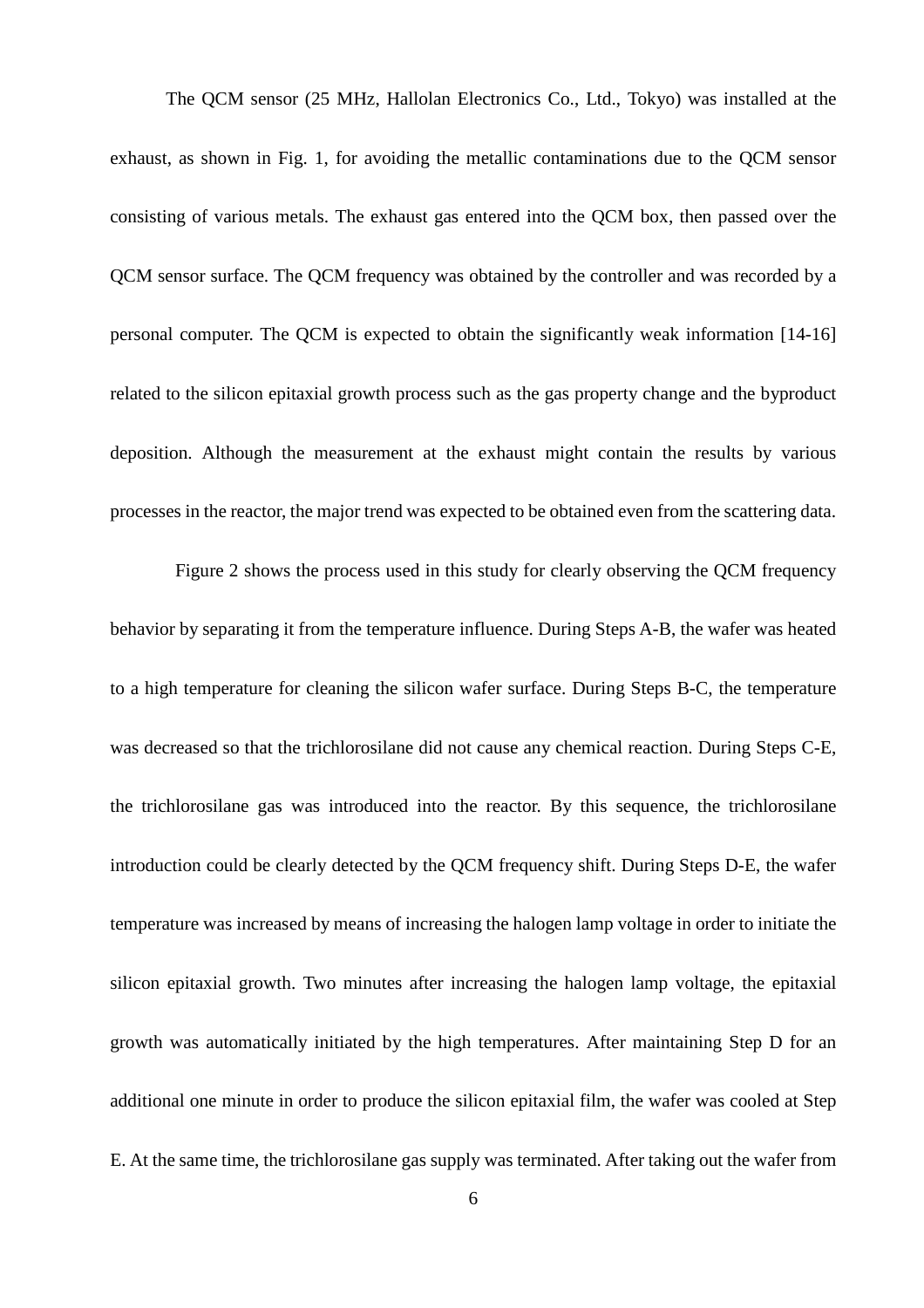the reactor, the epitaxial film thickness was evaluated by measuring the increase in the wafer weight and the wafer thickness.

Because the exhaust pipe (1/4-inch diameter) between the quartz tube and the QCM box was sufficiently long and thin, about a 0.5-m length and 0.25-inch diameter, respectively, the exhaust gas was sufficiently cooled to room temperature. Thus, any temperature change around the wafer did not influence the QCM frequency.

As reported in a previous study [13], the QCM frequency change is proportional to the product of the gas density,  $\rho$ , and gas viscosity,  $\mu$ , to the 1.3-th power,  $(\rho \mu)^{1.3}$ . As shown in Fig. 3, the  $(\rho \mu)^{1.3}$  value is nearly proportional to the mole fraction of the trichlorosilane gas in ambient hydrogen at room temperature and at atmospheric pressure. Based on Fig. 3, the QCM frequency change corresponds to the increase and decrease in the trichlorosilane gas concentration.

# 3. Results and discussion

#### 3.1 Temperature and film thickness

The relationships between the *T*<sub>Shaft</sub> value, the *T*<sub>Surface</sub> value and the obtained film thickness were evaluated. Figure 4 shows the silicon epitaxial film thickness obtained for one minute at various temperatures in this study. The film thickness increased with the increasing  $T_{\text{Shaff}}$  value following the Arrhenius plot. There was a simple relationship between the  $T_{\text{Shaft}}$  value and the film thickness. At a temperature higher than 470-480  $^{\circ}$ C, the film thickness became nearly 1 µm.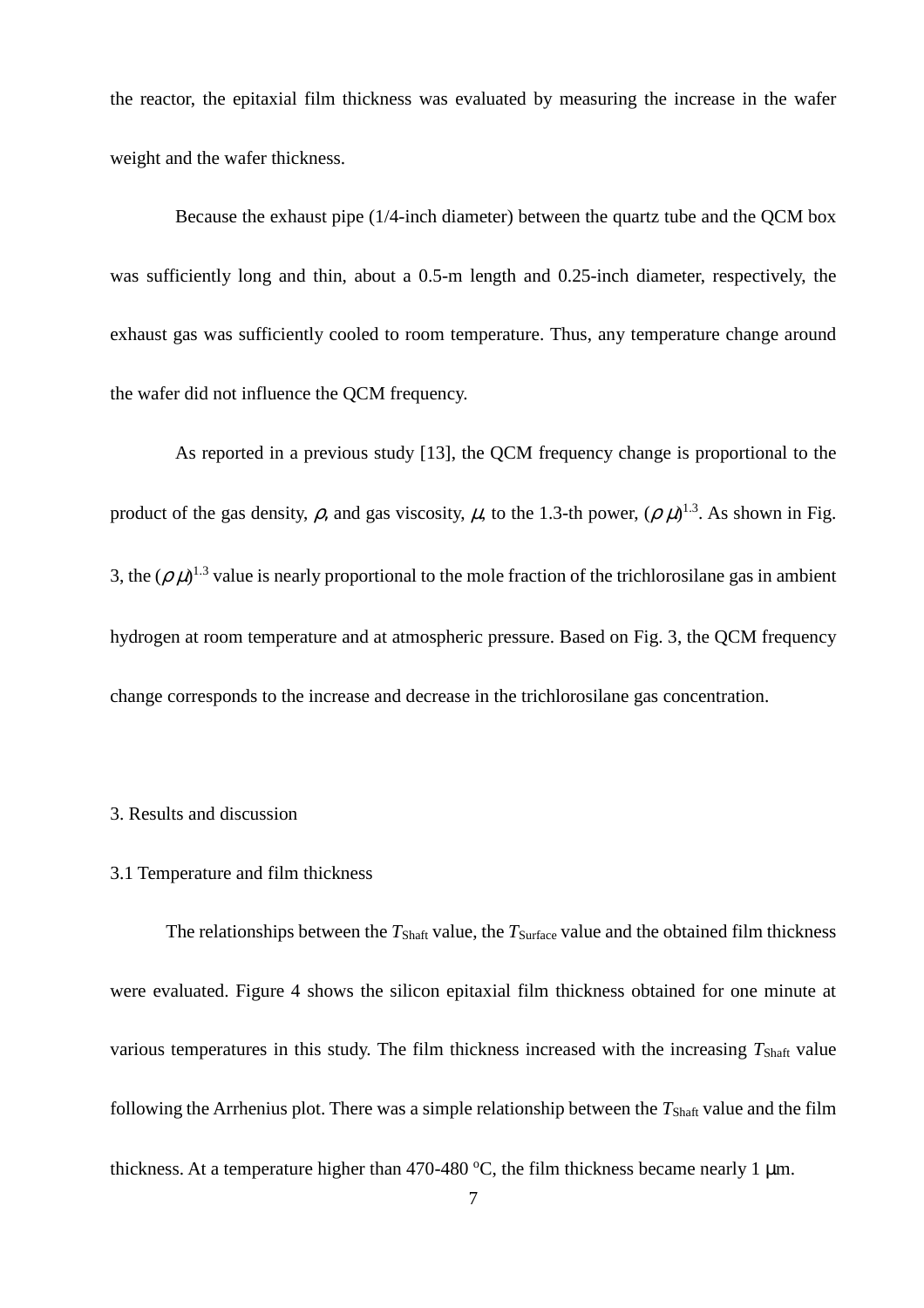The wafer surface temperature,  $T_{\text{Surface}}$ , was evaluated using the silicon epitaxial growth rate. When the epitaxial film is formed at temperatures lower than  $1000 \degree C$  and at trichlorosilane gas concentrations higher than about 1%, the silicon epitaxial growth rate is determined by the rate of equation (2). Because the hydrogen concentration is nearly constant at atmospheric pressure, the epitaxial growth rate is described as a function of the wafer surface temperature,  $T_{\text{Surface}}$ , [9, 21] as follows:

Growth rate (
$$
\mu
$$
m/min) = 1.95 x 10<sup>9</sup> e<sup>(-26100/T</sup> surface<sup>3</sup>) (*T* surface<sup>2</sup>1000°C). (7)

Figure 5 shows the *T*<sub>Surface</sub> values obtained by equation (7) that determinines the film thickness in Fig. 4. In this figure, the  $T_{\text{Shaff}}$  value showed a simple relationship with the  $T_{\text{Surface}}$ , while the difference between these values was as high as  $400 - 500$  °C. This relationship was valuable for the various evaluations in this study, because the *T*<sub>Shaft</sub> value is the only real time measurable temperature in this reactor.

3.2 QCM frequency behavior along with the epitaxial growth process

Figure 6 shows the typical QCM frequency behavior corresponding to the various operations along with the silicon epitaxial growth processes. In this figure, the *F* (Hz) is the difference from the intrinsic frequency (25 MHz).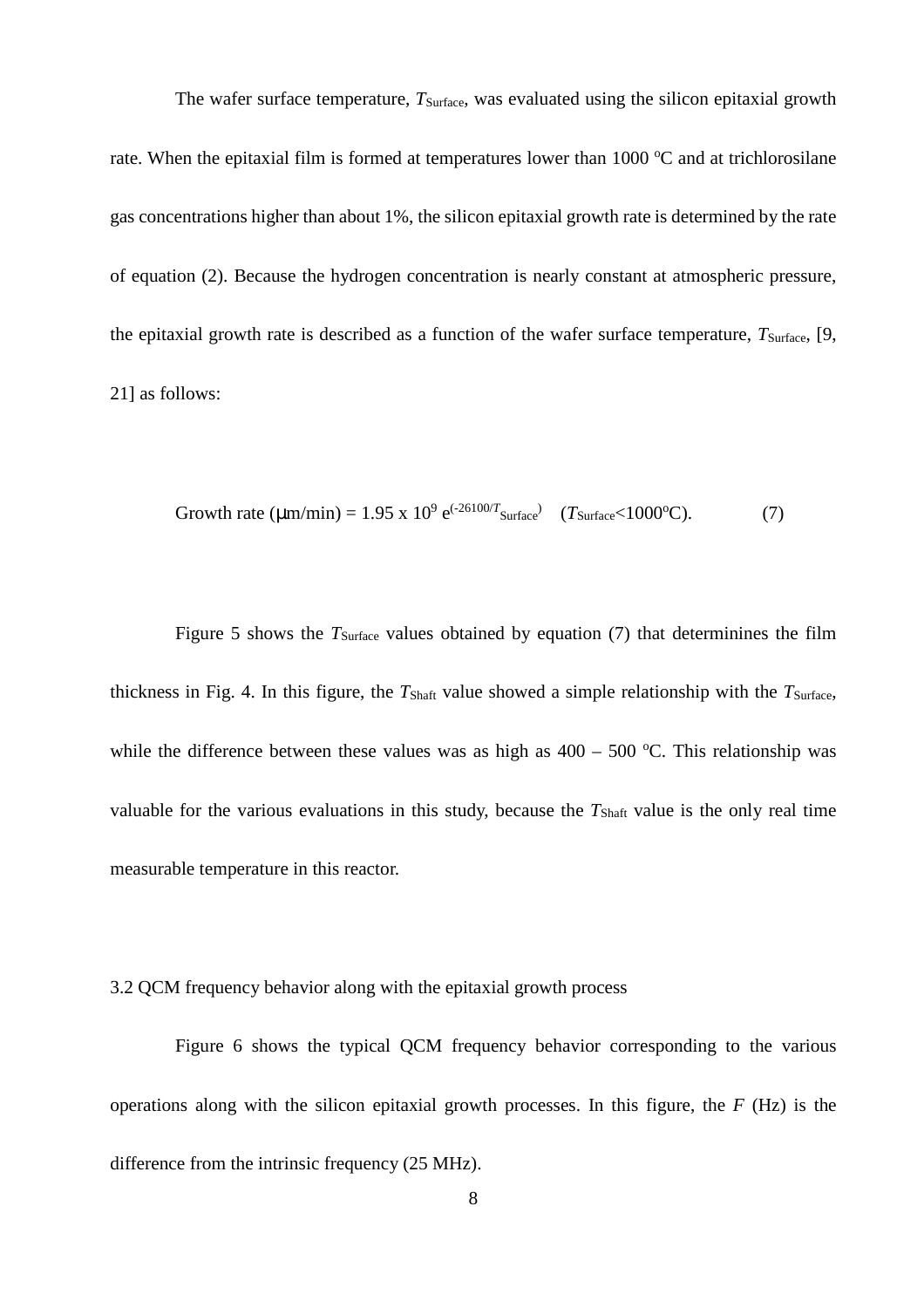In this figure, A, B, C, D and E indicate the same operations as those shown in Fig. 2. ∆*F* is the QCM frequency shift caused by the trichlorosilane gas introduction. d*F*/d*t* denotes the QCM frequency gradient during the silicon epitaxial growth. D' indicates the time at which the QCM frequency gradient slightly changed.

One of the characteristic behaviors is the QCM frequency from Steps A to C. During Steps A-B, the wafer temperature was increased from room temperature to the high temperatures in order to remove the native oxide film at the silicon wafer surface in ambient hydrogen. Additionally, the wafer was cooled again during Steps B-C to a moderately high temperature. Although the QCM frequency is quite sensitive to the temperature, the QCM frequency was not influenced even by such a significant temperature change. This indicated that the exhaust gas could be sufficiently cooled to room temperature before reaching the QCM box by means of the flowing air around the exhaust tube. This result indicated that the distance between the quartz tube and the QCM box could be reduced in order to make the response time shorter.

In contrast, immediately after introducing the trichlorosilane gas at Step C, the QCM frequency quickly decreased about 1000 Hz. Because this change occurred before increasing the wafer temperature at Step D, the QCM frequency shift after Step C was due to the gas property change following the relationship shown in Fig. 3. Immediately before Step D, the trichlorosilane concentration in the reactor approached a steady state. After the Step D heating of the wafer surface to a high temperature for initiating the silicon epitaxial growth, the QCM frequency gradient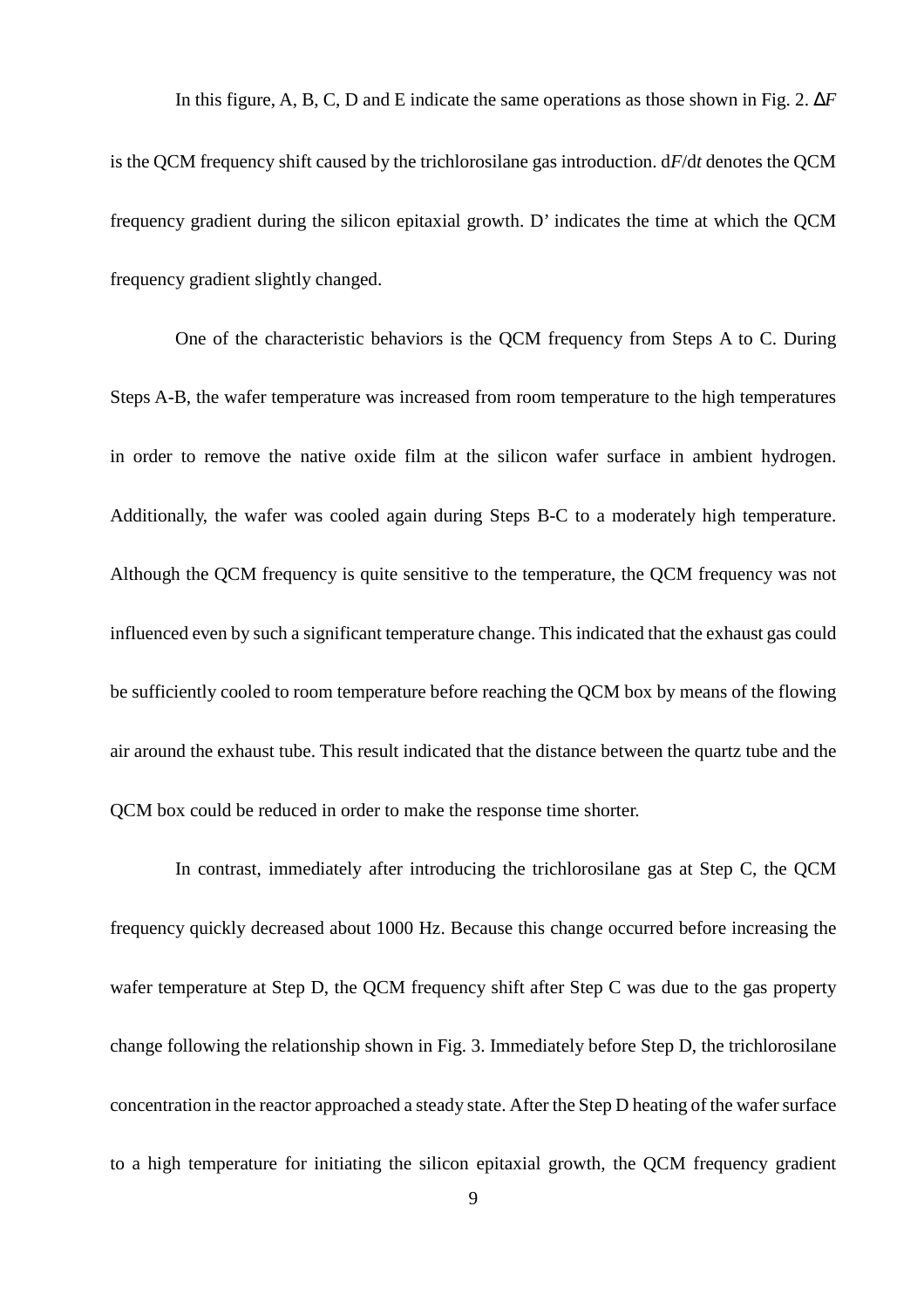slightly increased at Step D'. Taking into account the time necessary for heating and for reaching the gases from the hot wafer to the QCM box, this frequency gradient change could be the initiation of the byproduct,  $(SiCl<sub>2</sub>)<sub>n</sub>$ , production in the reactor and deposition at the OCM sensor surface. This assumption was reasonable because the QCM frequency became flat soon after terminating the heating and the trichlorosilane supply at Step E. Along with purging with hydrogen gas, that is, the decreasing  $(\rho \mu)^{1.3}$ , the QCM frequency again increased to a higher value and lower than the initial frequency. The difference in the QCM frequency between that at Step A and that a long time after Step E might correspond to the deposition on the QCM sensor surface.

#### 3.3 ∆*F*

Figure 7 shows the relationship between the  $\Delta F$  value and the  $T_{\text{Shaft}}$  value during the epitaxial growth. As described in the Experimental section, the trichlorosilane gas absorbs a part of the infrared light [9, 21] to increase the gas phase temperature in the reactor. This behavior could help to increase the wafer temperature. At the trichlorosilane concentration of 0 %, that is, at the ∆*F* value of 0 Hz, the *T*Shaft value was near 400 <sup>o</sup>C. With the increasing ∆*F* value from 0 to 1500 Hz, the  $T_{\text{Shaft}}$  value increased to about 500 °C.

The *T*<sub>Shaft</sub> value increases with the increase in the *T*<sub>Surface</sub> value causing an increase in the silicon epitaxial growth rate. Figure 8 shows the relationship between the obtained film thickness and the ∆*F* value. While there was a considerable fluctuation, this figure shows the trend in the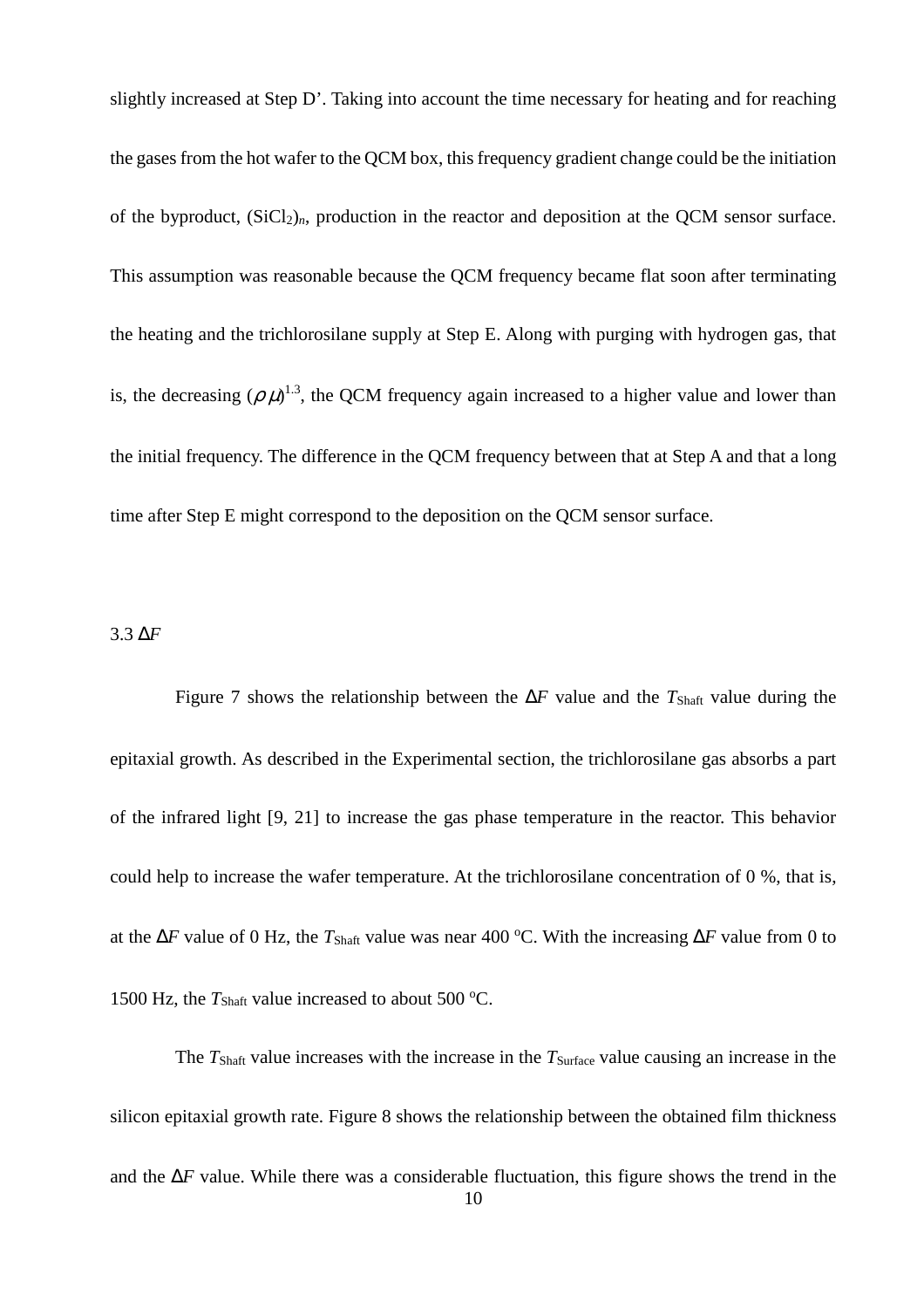film thickness increase with the increasing ∆*F* value. This indicated the possibility for predicting the obtained film thickness immediately after Step C.

During the silicon epitaxial growth, the QCM frequency was assumed to decrease corresponding to the byproduct deposition on the QCM sensor surface. Assuming that the thermal and chemical conditions governed the production of both the silicon epitaxial film and the byproduct, SiCl<sub>2</sub>, the *dF*/d*t* value given by the byproduct production should have a relationship with the silicon epitaxial film formation.

3.4 d*F*/d*t*

Figure 9 shows the behavior of the  $dF/dt$  value with the increasing  $T_{\text{Shaff}}$  value. When the  $T_{\text{Shaft}}$  value was lower than 450 °C, corresponding to the film thickness less than about 0.5  $\mu$ m, the d*F*/d*t* value was nearly zero Hz/s. Due to the very low temperature, the byproduct production was not detectable. At the  $T_{\text{Shaff}}$  value higher than 450 °C, the  $dF/dt$  value became significant. At the *T*<sub>Shaft</sub> value of 490 °C, the  $dF/dt$  value was about -4 Hz/s.

Because the  $T_{\text{Surface}}$  value increased with the increasing  $T_{\text{Shaft}}$  value, the obtained film thickness should show a relationship with the d*F*/d*t* value. This prediction was verified in Fig. 10. In the obtained film thickness region of less than 0.5 µm, the d*F*/d*t* value was almost 0 Hz/s. However, with the increasing film thickness, the d*F*/d*t* value average in the region had negative values, not positive values. Overall, the d*F*/d*t* value is concluded to have a relationship with the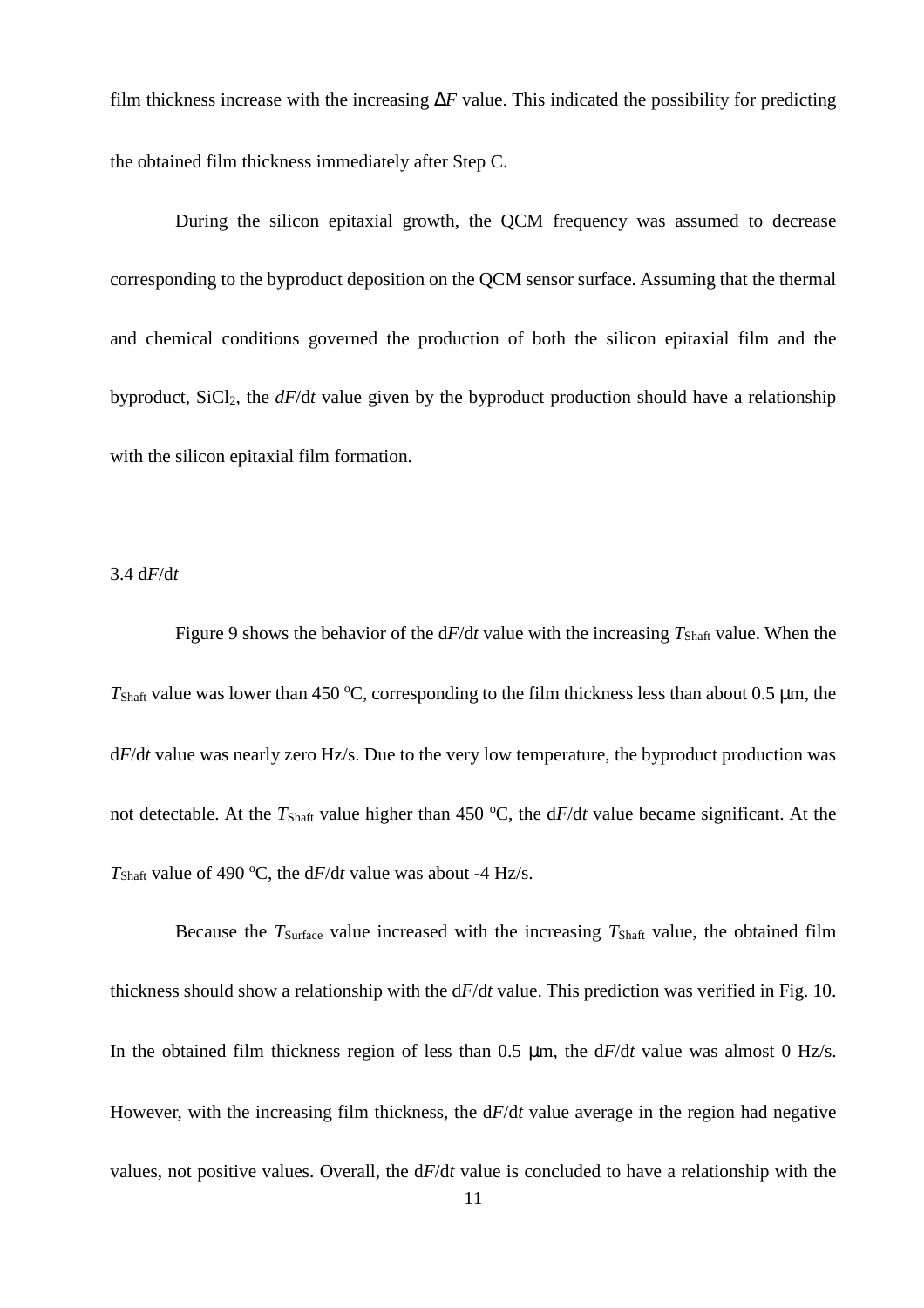obtained film thickness.

Because the ∆*F* and d*F*/d*t* values corresponded to the trichlorosilane concentration and the obtained film thickness, respectively, there should be a relationship between them. Figure 11 shows the simple linear relationship between the ∆*F* and d*F*/d*t* values. This practically indicated that the high growth rate could be predicted at the early step of the silicon epitaxial growth based on the ∆*F* behavior immediately after the trichlorosilane gas introduction.

## 3.5 Thermal and chemical conditions

Taking into account the various information obtained in this study, the behaviors of the ∆*F* value and the d*F*/d*t* value are summarized in Figs. 12 and 13. The radiation heat of the infrared light is absorbed not only by the silicon wafer surface, but also by the trichlorosilane gas in the gas phase, as shown in Fig. 12. The effective heat absorption increases the *T*<sub>Surface</sub> value. Particularly, the *T*Surface value increases with the increasing trichlorosilane concentration, which is measured as the Δ*F* value by the QCM. Additionally, the *T*<sub>Surface</sub> value increases the *T*<sub>Shaft</sub> value by the heat conduction through the three silicon carbide plates and the quartz plate.

The thermal condition shown in Fig. 12 induces various chemical reactions, as shown in Fig. 13. The trichlorosilane that reached the hot silicon surface produces the silicon epitaxial film. Simultaneously, a significantly small amount of  $SiCl<sub>2</sub>$  is produced as the byproduct in two ways,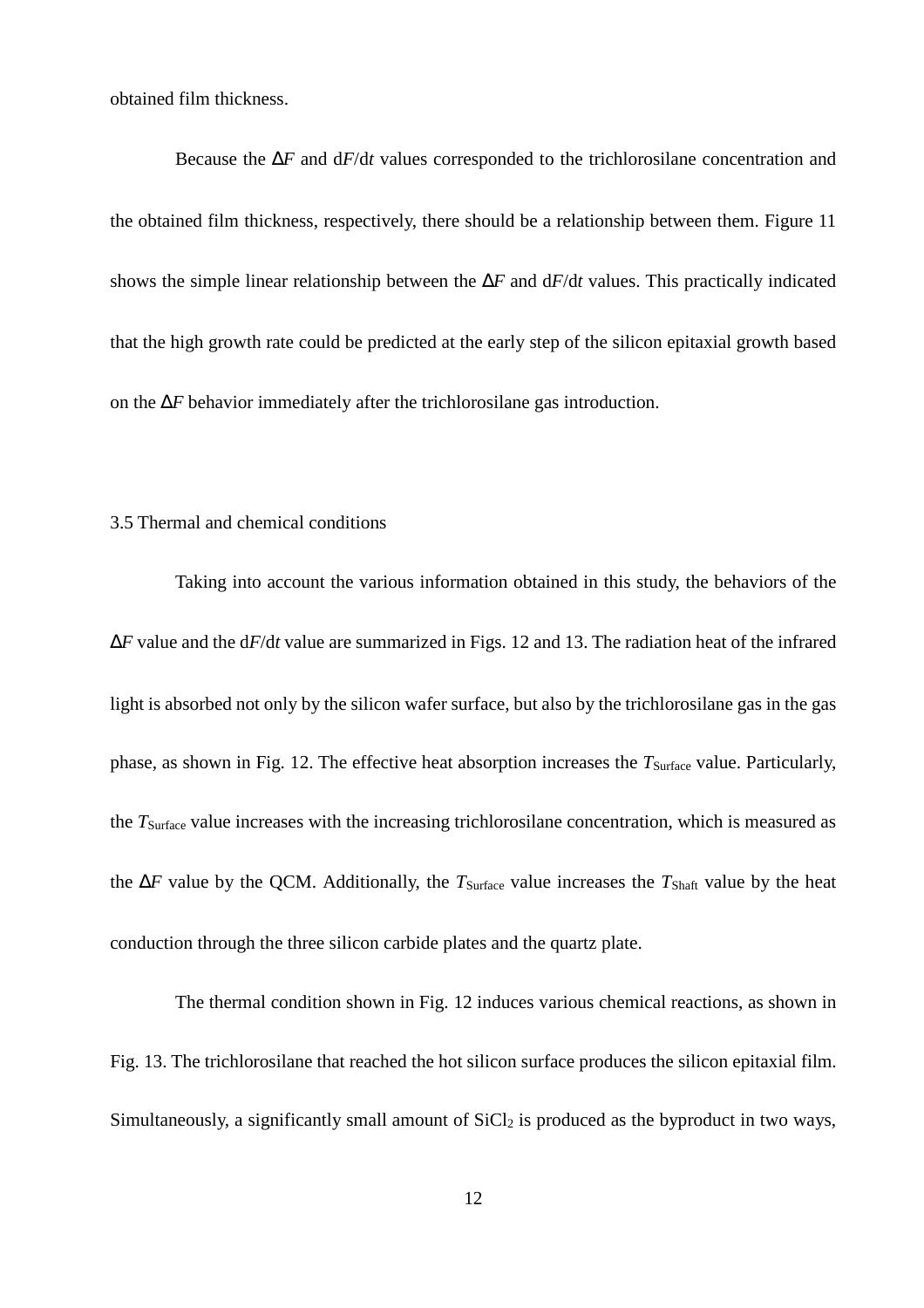such as *i*) in the gas phase by the thermal decomposition and *ii*) from the surface by the  $*SiCl<sub>2</sub>$ desorption. Because of the cold wall environment in the reactor, the high temperature region possible for the trichlorosilane thermal decomposition is limited to that near the hot wafer surface. A part of the SiCl<sub>2</sub> finally produces the  $(SiCl<sub>2</sub>)<sub>n</sub>$  deposition at the QCM sensor surface thus causing the negative d*F*/d*t* value.

In summary, the side reactions of the  $SiCl<sub>2</sub>$  production by both *i*) and *ii*) are mainly governed by the  $T_{\text{Surface}}$  value. The high trichlorosilane gas concentration, measured as the  $\Delta F$ , produces the high values of *T*Surface and *T*Shaft. The high *T*Surface value produces the high epitaxial growth rate while slightly producing the  $(SiCl<sub>2</sub>)<sub>n</sub>$ , measured as the  $dF/dt$ . Thus, taking into account the ∆*F* value measured by the QCM during the early stage, the obtained film thickness is expected to be predicted and finely adjusted.

## 3.6 QCM frequency for trichlorosilane gas operation

The practical problem and operation are explained by taking into account the situation in the trichlorosilane bubbler. Because the vapor pressure of the liquid trichlorosilane at room temperature [19] is low, any additional vaporization technique is useful for supplying a sufficient amount of trichlorosilane gas to the epitaxial reactor. The hydrogen gas is usually injected into the liquid trichlorosilane for producing small gas bubbles containing the trichlorosilane vapor. By such a simple operation, the gas mixture of trichlorosilane and hydrogen is produced and supplied at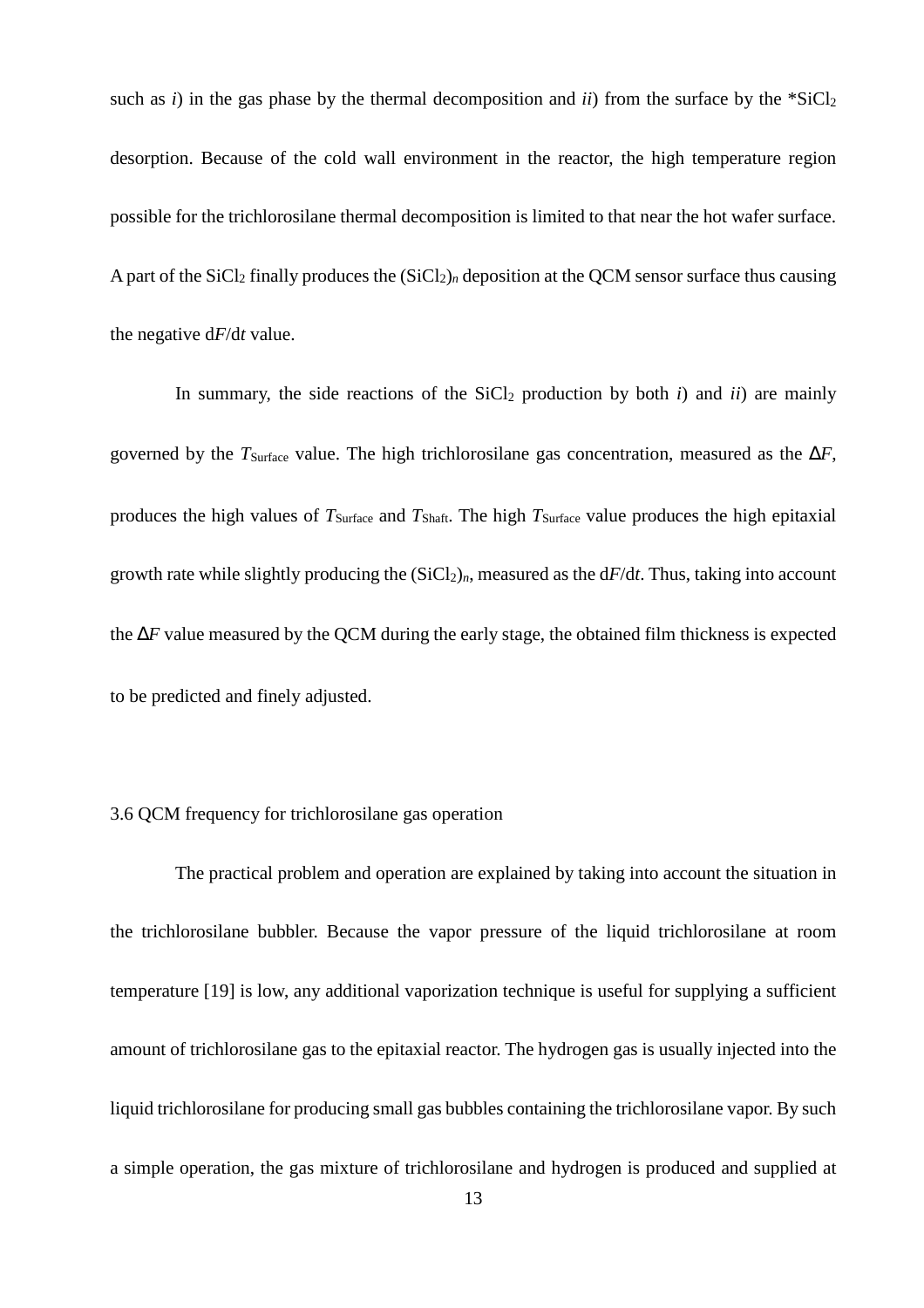the trichlorosilane concentration corresponding to the temperature of the liquid trichlorosilane.

For increasing the trichlorosilane gas concentration, the liquid container is often heated to temperatures slightly higher than room temperature. The heating operation easily and effectively increases the vapor pressure to increase the trichlorosilane concentration. However, because the vapor pressure depends on the temperatures near the boiling point,  $31^{\circ}$ C, the trichlorosilane concentration in the gas mixture often fluctuates. In such a situation, the *in-situ* on-time measurement of the trichlorosilane concentration by the ∆*F* value is expected to be used for adjusting the trichlorosilane gas concentration in order to reproduce the epitaxial growth condition. For example, when the ∆*F* value is low and high, the halogen lamp voltage can be finely adjusted to high and low, respectively. Additionally, by the *in-situ* real time evaluation of the the formed film thickness by the d*F*/d*t* value, the time period for the epitaxial film formation is expected to be adjusted.

In addition, various applications are expected. The data obtained by the QCM have considerable fluctuation, as shown in Figs. 4, 5 and 7-11. The information obtained at the outlet, such as that by the QCM in this study, tends to contain those from whole processes happened in the reactor. In other words, any adjusting and tuning for reducing the fluctuation in the various process conditions will be evaluated by the reduction of the QCM data fluctuation at the exhaust. The control technique of various parameters will be developed, improved and verified by monitoring the QCM frequency behaviour. Particularly, such the study will improve the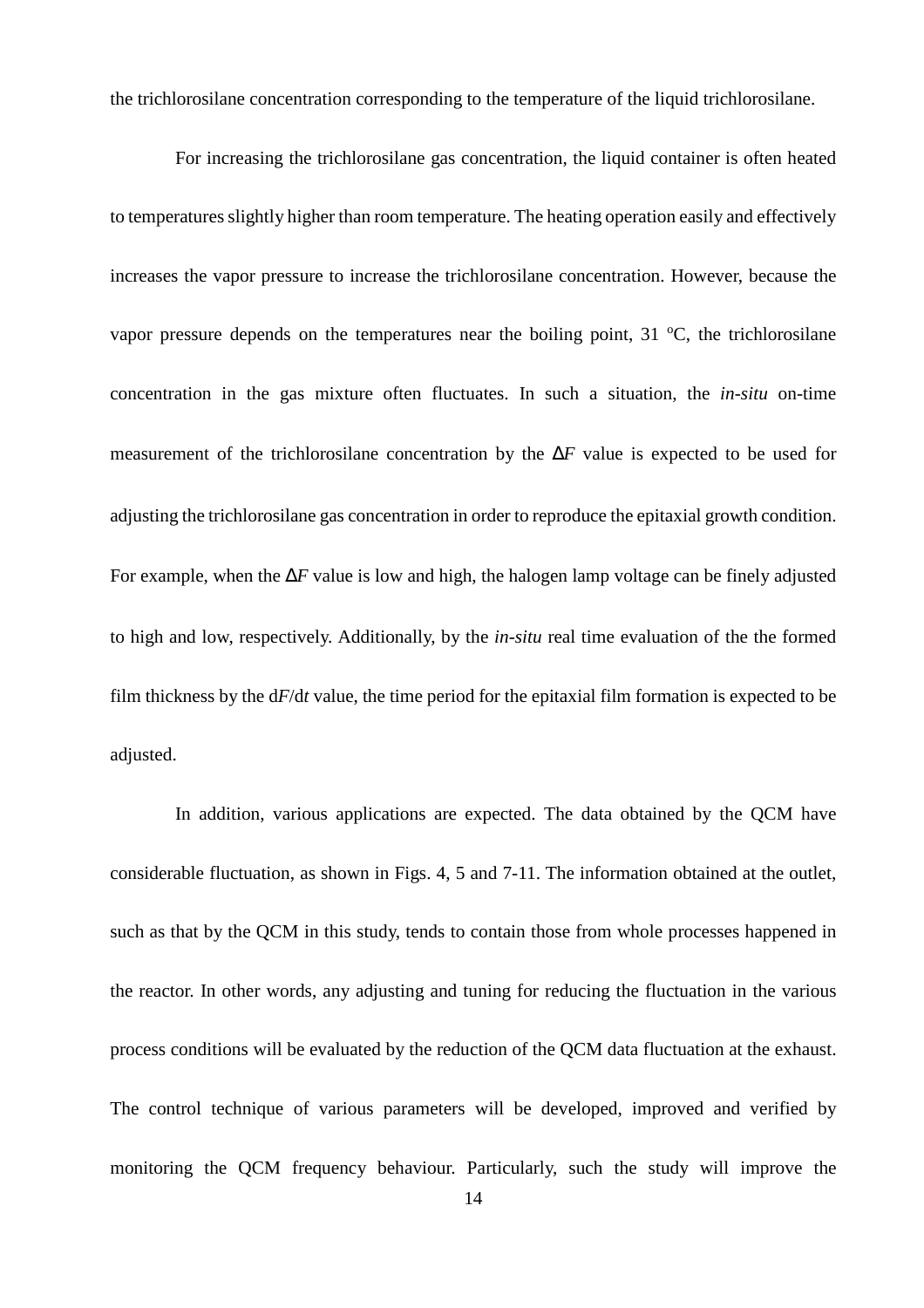reproducibility of any temperatures relating to any chemical reactions at the substrate, at the wafer holder, at the quartz tube surface, at the reflector surface at the halogen lamps and in the gas phase.

#### 4. Conclusions

An *in-situ* real time evaluation of the silicon epitaxial growth process in a trichlorosilanehydrogen system was studied using the simple classical system of a quartz crystal microbalance (QCM). The QCM placed at the exhaust of an epitaxial reactor for the Minimal Fab showed characteristic behaviors which could be classified to two types. The first was a quick shift due to the gas property change caused by the trichlorosilane gas introduction into the ambient hydrogen. This can monitor the trichlorosilane concentration that actually arrives at the reactor. The second was the continuous gradual decrease due to the byproduct deposition on the QCM surface. This has a correlation with the chemical reaction rate for producing the silicon epitaxial film and the SiCl<sub>2</sub> byproduct in the reactor. The *in-situ* real time information obtained by the QCM was expected to monitor and control the film deposition process, such as those for stabilizing the trichlorosilane gas concentration and for adjusting the film thickness.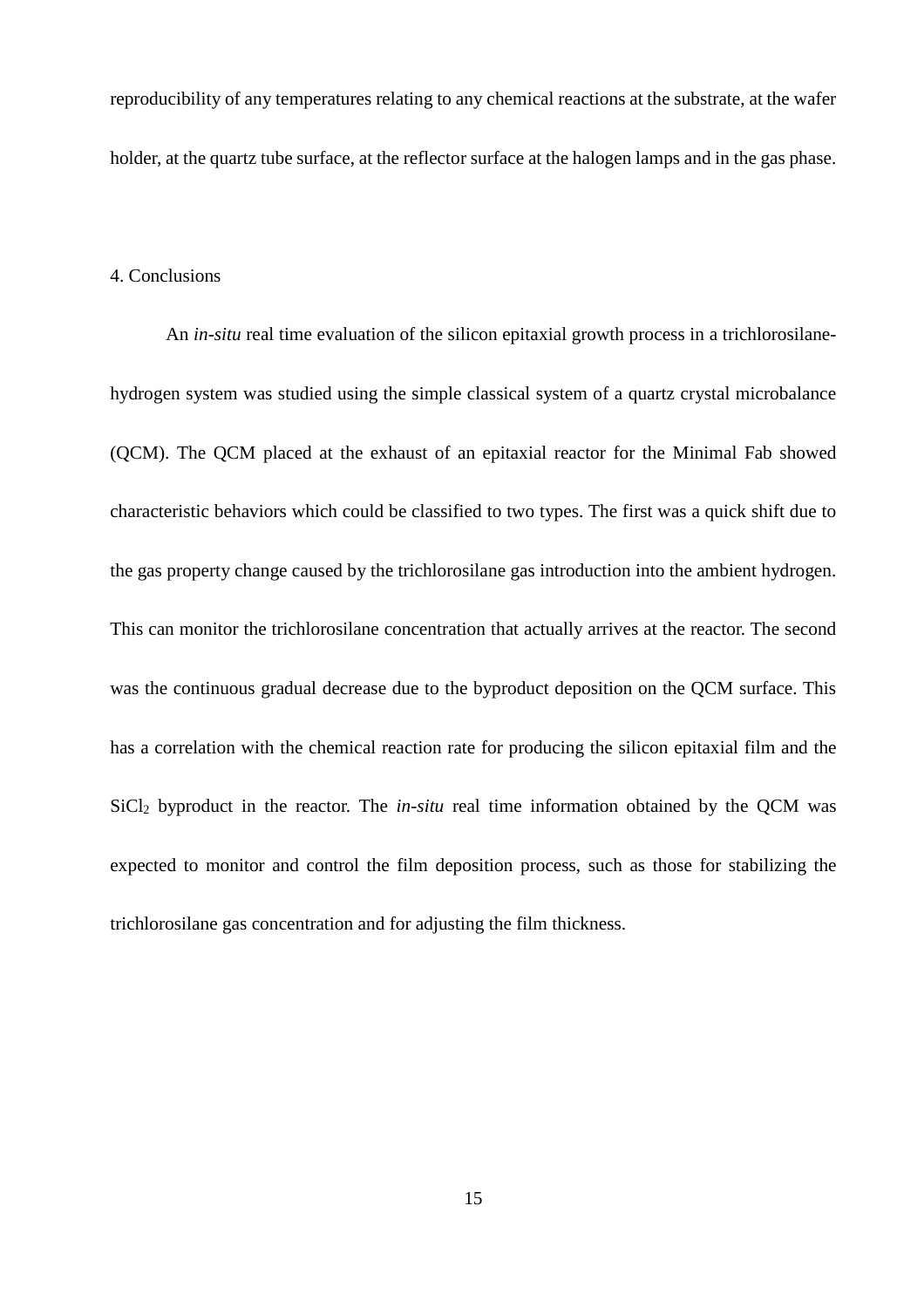- [1] M. Goldstein and M. Watanabe, 450 mm silicon wafers challenges –wafer thickness scaling, ECS Trans., 16 (6), 3-13 (2008).
- [2] D. J. Meyer, 40 years of Progress with an Extraordinary Future, Electrochem. Soc., Proc., Vol. 2005-06, p. 81 (2005).
- [3] F. C. Eversteyn, Chemical reaction engineering in the semiconductor industry, Philips Research Reports, 19, 45-66 (1974).
- [4] F. Shimura, Semiconductor Silicon Crystal Technology, Academic Press, San Diego, (1989).
- [5] D. Crippa, D. L. Rode and M. Masi, Silicon Epitaxy, Semiconductor and Semimetals Vol. 72, Academic Press, San Diego, (2001).
- [6] S. Khumpuang, S. Maekawa, and S. Hara, Photolithography for Minimal Fab System, IEEJ Trans. Sensors and Micromachines,133, 272-277 (2013).
- [7] S. Khumpuang, F. Imura and S. Hara, Analyses on Cleanroom-Free Performance and Transistor Manufacturing Cycle Time of Minimal Fab, IEEE Trans. Semicond. Manufac., 28 (4), 551- 556 (2015).
- [8] N. Li, H. Habuka, S. Ikeda and S. Hara, Silicon chemical vapor deposition process using a halfinch silicon wafer for Minimal Manufacturing System, Physics Procedia, 46, 230-238 (2013).
- [9] N. Li , H. Habuka, Y. Ishida , S. Ikeda and S. Hara, Reflector Influence on Rapid Heating of Minimal Manufacturing Chemical Vapor Deposition Reactor, ECS J. Solid State Sci. Technol.,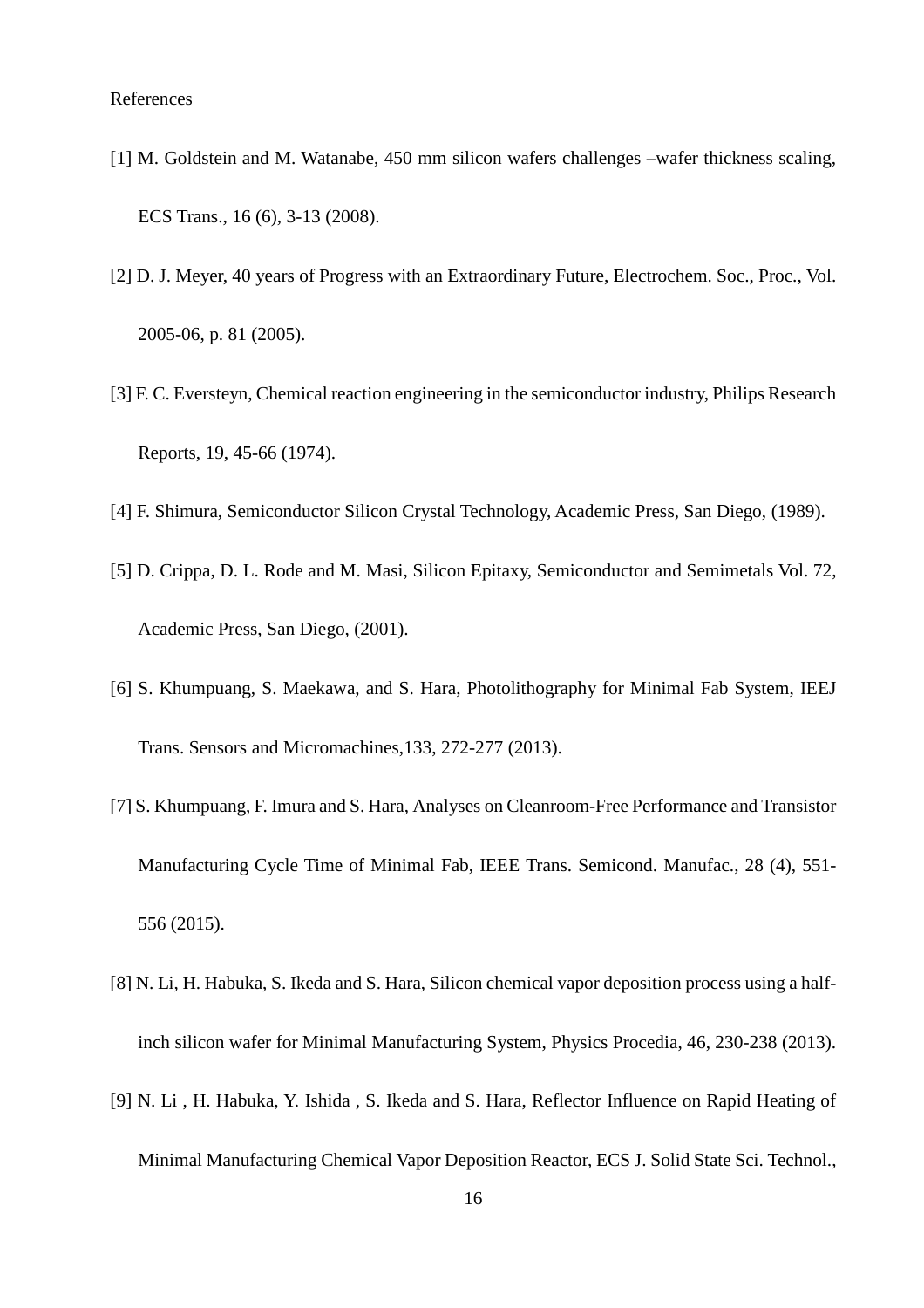5 (5), P280-P284 (2016).

- [10] A. Yamada, N. Li, M. Matsuo, M. Muroi, H. Habuka, Y. Ishida, S. Ikeda and S. Hara, Transport Phenomena in a Slim Vertical Atmospheric Pressure Chemical Vapor Deposition Reactor Utilizing Natural Convection, Mater. Sci. Semicond. Processing, 71, 348-351 (2017).
- [11] K. Miyazaki, A. Saito and H. Habuka, In Situ Measurement for Evaluating Temperature Change Related to Silicon film Formation in a SiHCl3-H2 System, ECS J. Solid State Sci. Technol., 5 (2), P16-P20 (2016).
- [12] A. Saito, K. Miyazaki, M. Matsui and H. Habuka, In-situ Observation of Chemical Vapor Deposition Using SiHCl<sub>3</sub> and BCl<sub>3</sub> Gases, Physica Status Solidi C, 12 (7), 953-957 (2015).
- [13] H. Habuka and M. Matsui, Langasite Crystal Microbalance Frequency Behavior over Wide Gas Phase Conditions for Chemical Vapor Deposition, Surf. Coat. Technol., 230, 312-315 (2013).
- [14] A. Sakurai, A. Saito and H. Habuka, Surface and Gas Phase Reactions Induced in a Trichlorosilane-SiHx System for Silicon Film Deposition, Surf. Coat. Technol., 272, 273–277 (2015).
- [15] A. Saito, A. Sakurai and H. Habuka, Increase in Silicon Film Deposition Rate in a SiHCl<sub>3</sub>-SiH*x*-H2 System, J. Cryst. Growth, 468, 204-207 (2017).
- [16] T. Watanabe, A. Yamada, A. Saito, A. Sakurai and H. Habuka, Parallel Langmuir Processes for Silicon Epitaxial Growth in a SiHCl3-SiH*x*-H2 System, Materials Science in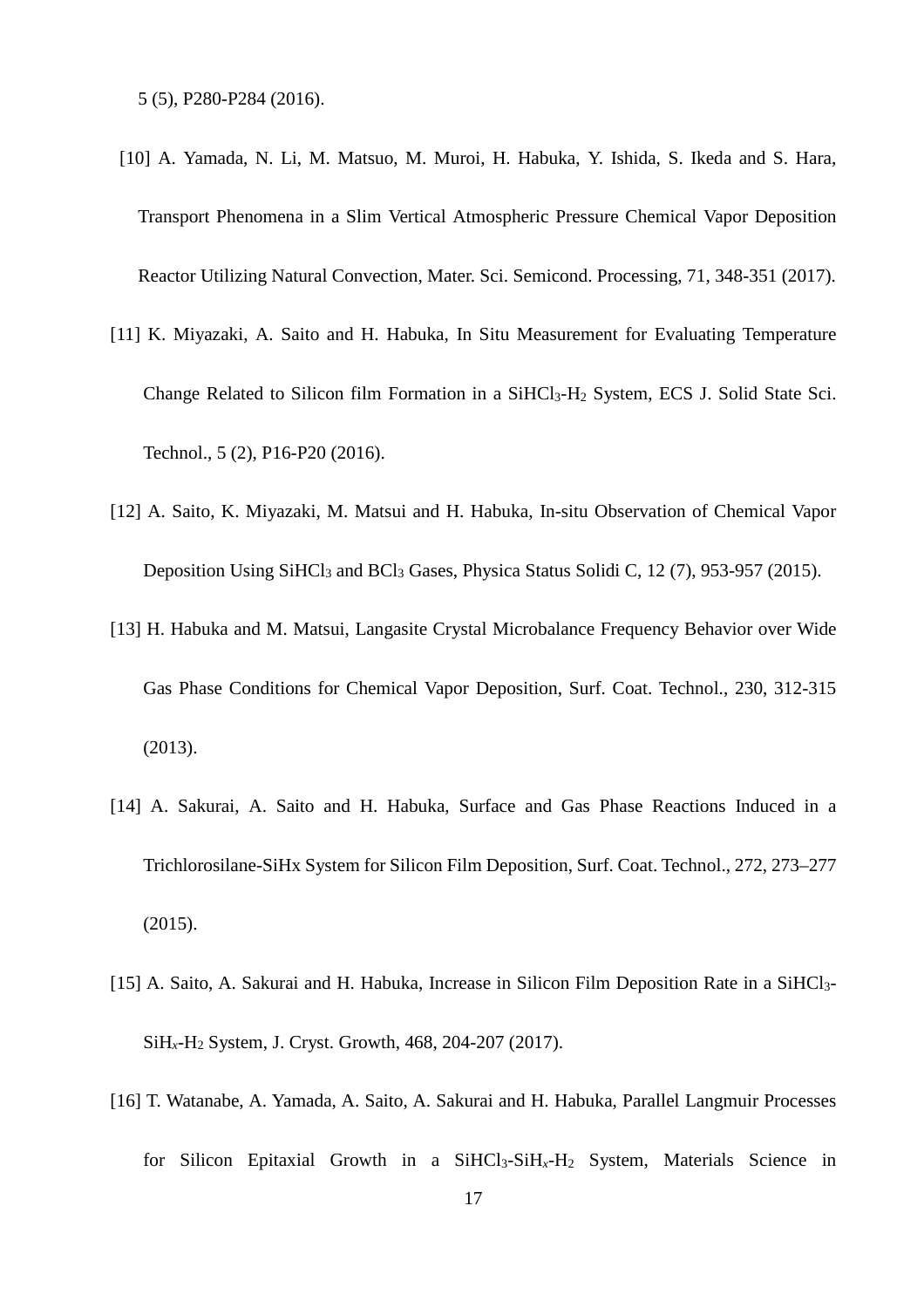Semiconductor Processing, 72, 134-138 (2017).

- [17] H. Habuka, A. Sakurai and A. Saito, By-product Formation in a Trichlorosilane-Hydrogen System for Silicon Film Deposition, ECS J. Solid State Sci. Technol.. 4(2), P16-P19 (2015).
- [18] R. E. Speight and M. A. Cooper, A Survey of the 2010 Quartz Crystal Microbalance Literature,

J. Mol. Recognit., 25, 451–473 (2012).

- [19] A. C. Jenkins and G. F. Chambers, Vapor Pressures of Silicon Compounds, Ind. Eng. Chem., 46(11), 2367-2369 (1954).
- [20] H. Habuka, T. Nagoya, M. Mayusumi, M. Katayama, M. Shimada and Okuyama, Model on Transport Phenomena and Epitaxial Growth of Silicon Thin Film in  $SiHCI<sub>3</sub>-H<sub>2</sub>$  System under Atmospheric Pressure, J. Crystal Growth, 169, 61-72 (1996).
- [21] T. G. Gibian and D. S. McKinney, "Infrared Spectra and Force Constants of Chloroform and Trichlorosilane", J. Am. Chem. Soc., 73, 1431-1434 (1951).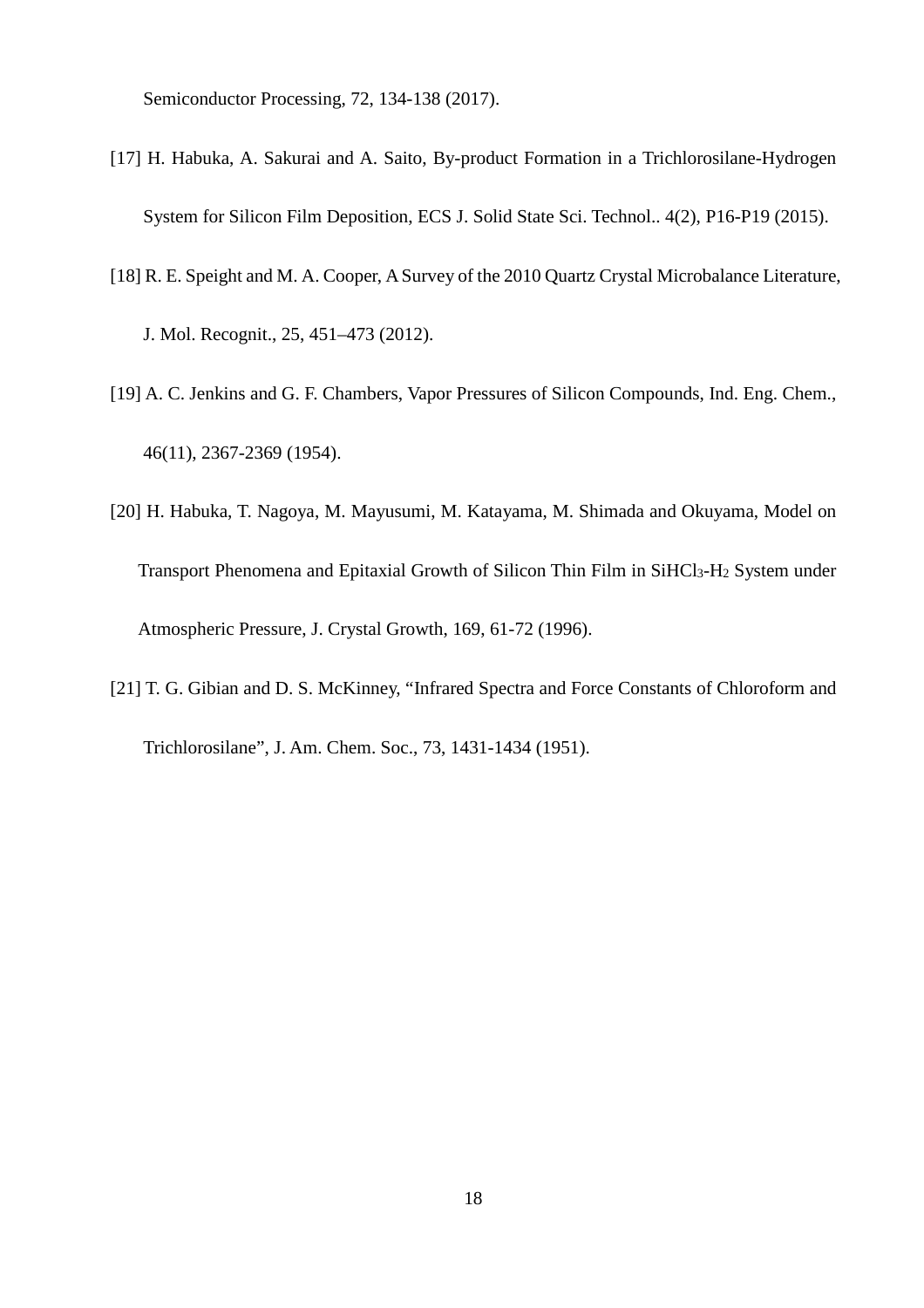- Figure 1 Chemical vapor deposition reactor for Minimal Fab., having a quartz crystal microbalance.
- Figure 2 Silicon epitaxial growth process used in this study. A: heater on, B: temperature decrease, C: initiate trichlorosilane supply, D: temperature increase and E: terminate trichlorosilane supply and heater off.
- Figure 3 Relationship between mol fraction of SiHCl<sub>3</sub> and ( $\rho \mu$ )<sup>1.3</sup> at room temperature and atmospheric pressure.
- Figure 4 Silicon epitaxial film thickness changing with the temperature at rotation shaft top, *T*<sub>Shaft</sub>.
- Figure 5 Relationship between temperature at rotation shaft top,  $T_{\text{Shaft}}$  and substrate surface temperature, T<sub>Surface</sub>.
- Figure 6 OCM frequency, *F* (Hz), measured along with the silicon epitaxial growth process, A, B, C, D and E correspond to the same letters in Fig. 2. ∆*F*: QCM frequency shift by trichlorosilane introduction after Step C. d*F*/d*t*: QCM frequency gradient between Steps D and E. D' is the time at which d*F*/d*t* slightly changed.
- Figure 7 Relationship between QCM frequency shift by trichlorosilane introduction, ∆*F,* and temperature at rotation shaft top,  $T_{\text{Shaff}}$ .
- Figure 8 Relationship between QCM frequency shift by trichlorosilane introduction, ∆*F,* and obtained film thickness.
- Figure 9 Relationship between temperature at rotation shaft top,  $T_{\text{Shaff}}$  and QCM frequency gradient, d*F*/d*t*.

Figure 10 Relationship between film thickness and QCM frequency gradient, d*F*/d*t*.

Figure 11 Relationship between QCM frequency shift by trichlorosilane introduction, ∆*F*, and QCM frequency gradient, d*F*/d*t*.

Figure 12 Thermal condition and chemical processes in Minimal silicon epitaxial growth process.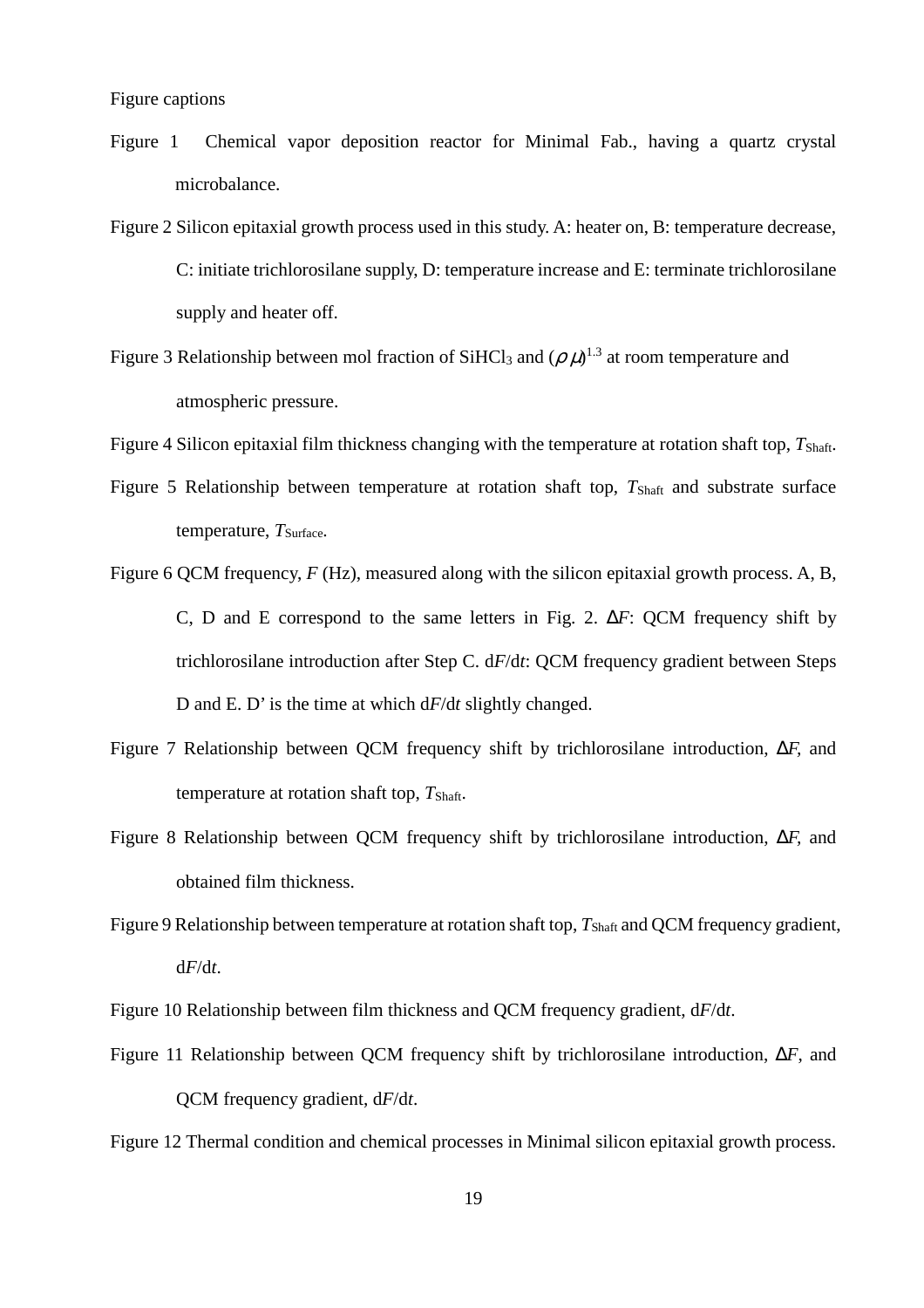Figure 13 Production of Si film, SiCl<sub>2</sub> and (SiCl<sub>2</sub>)<sub>*n*</sub>.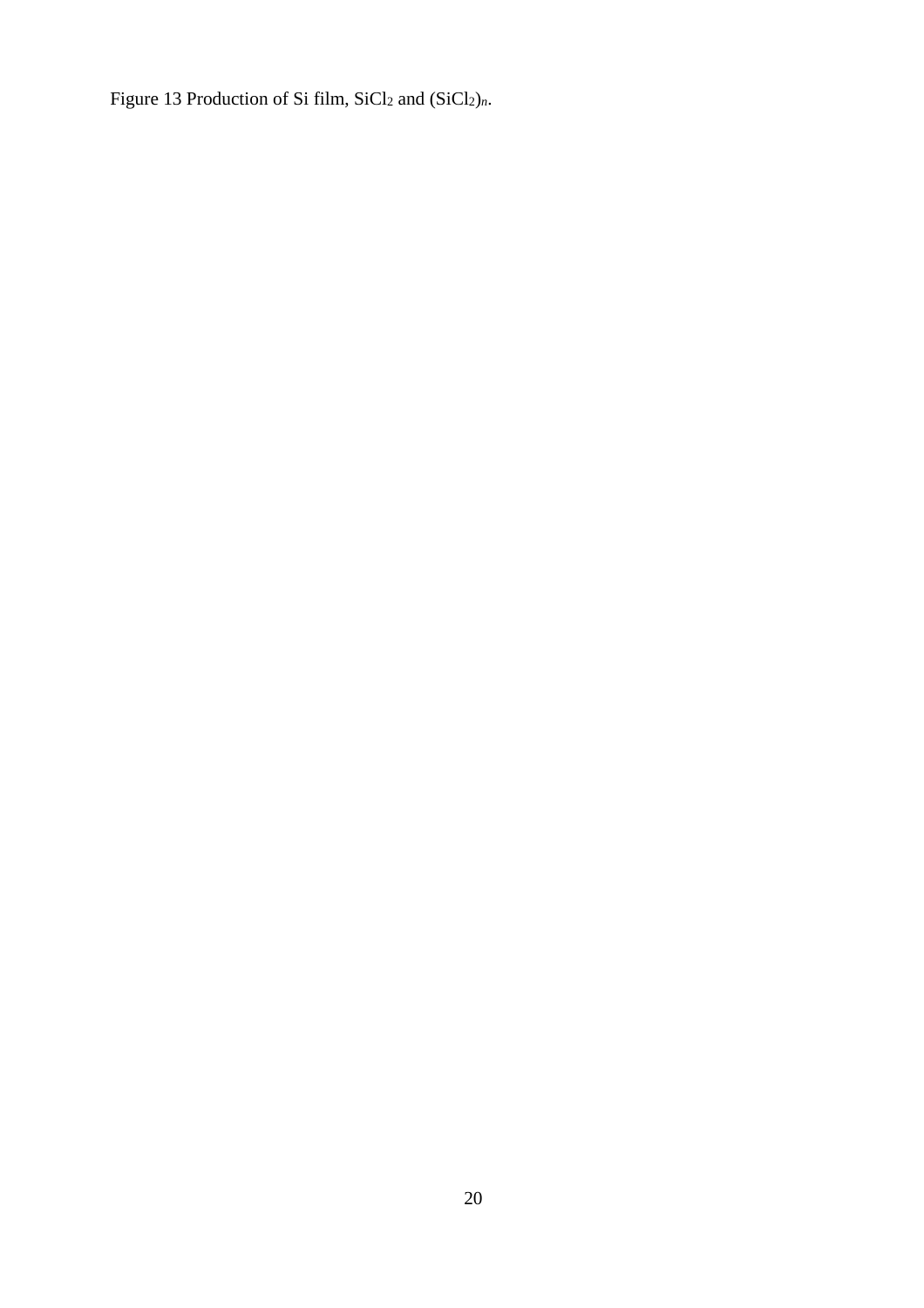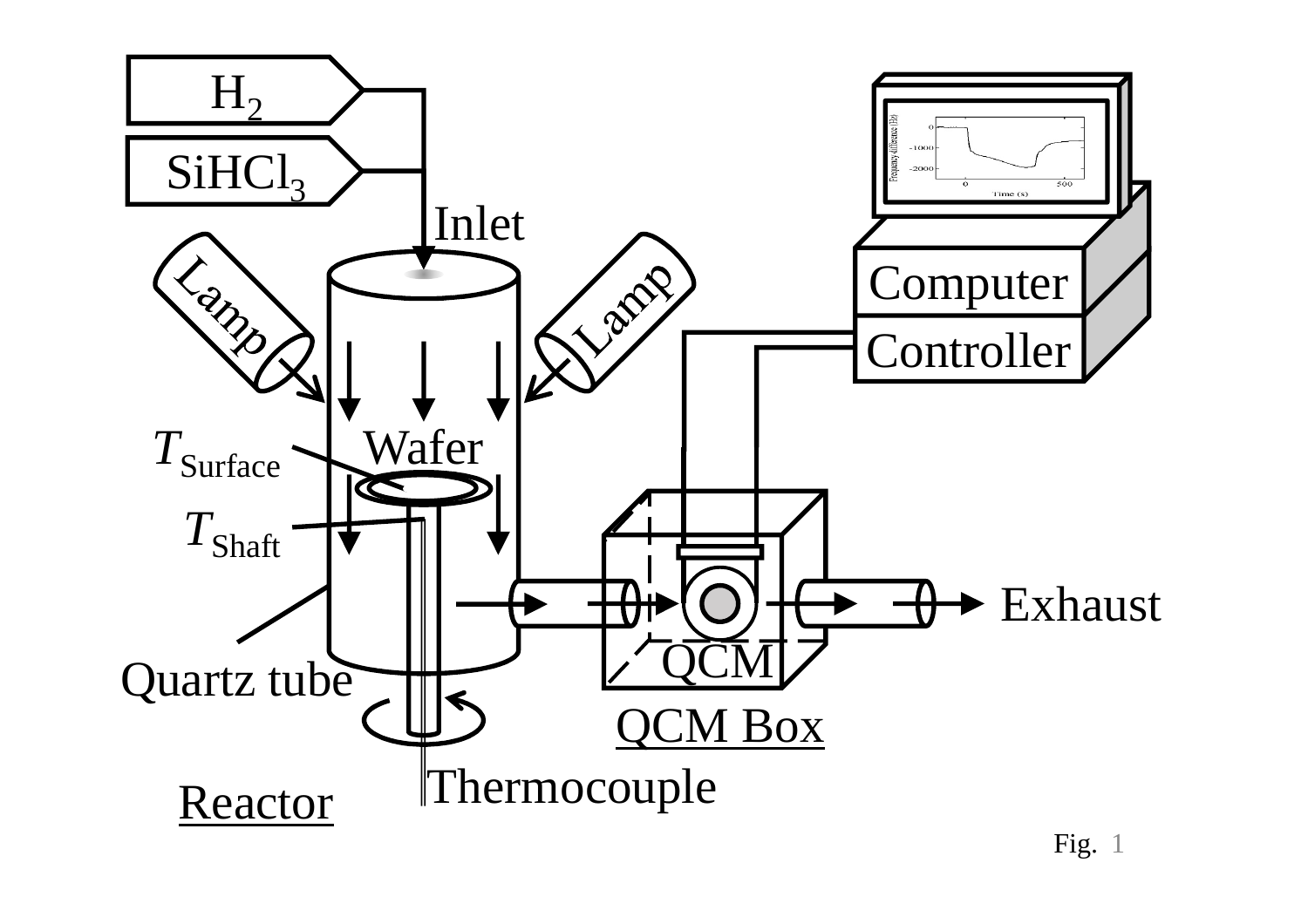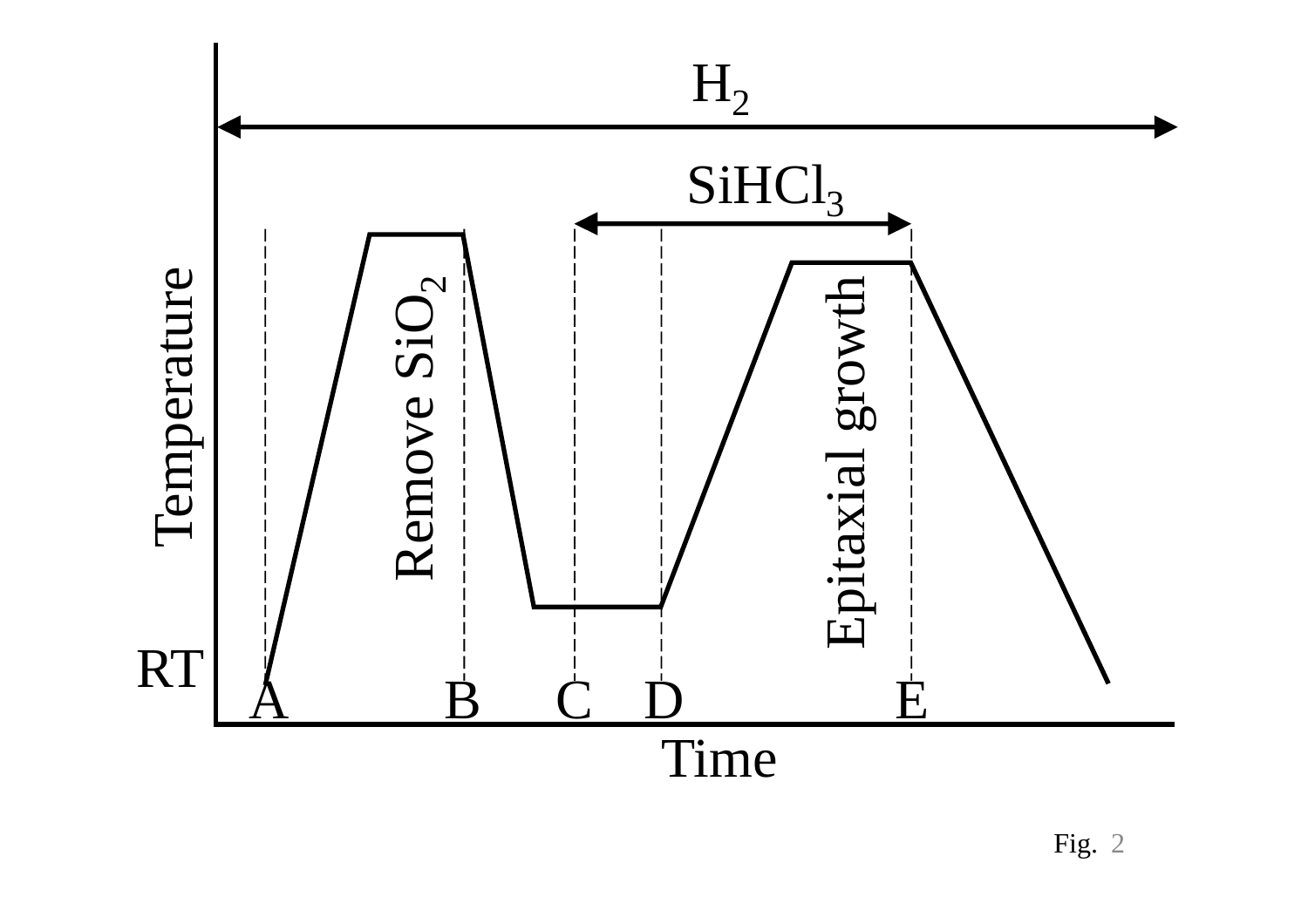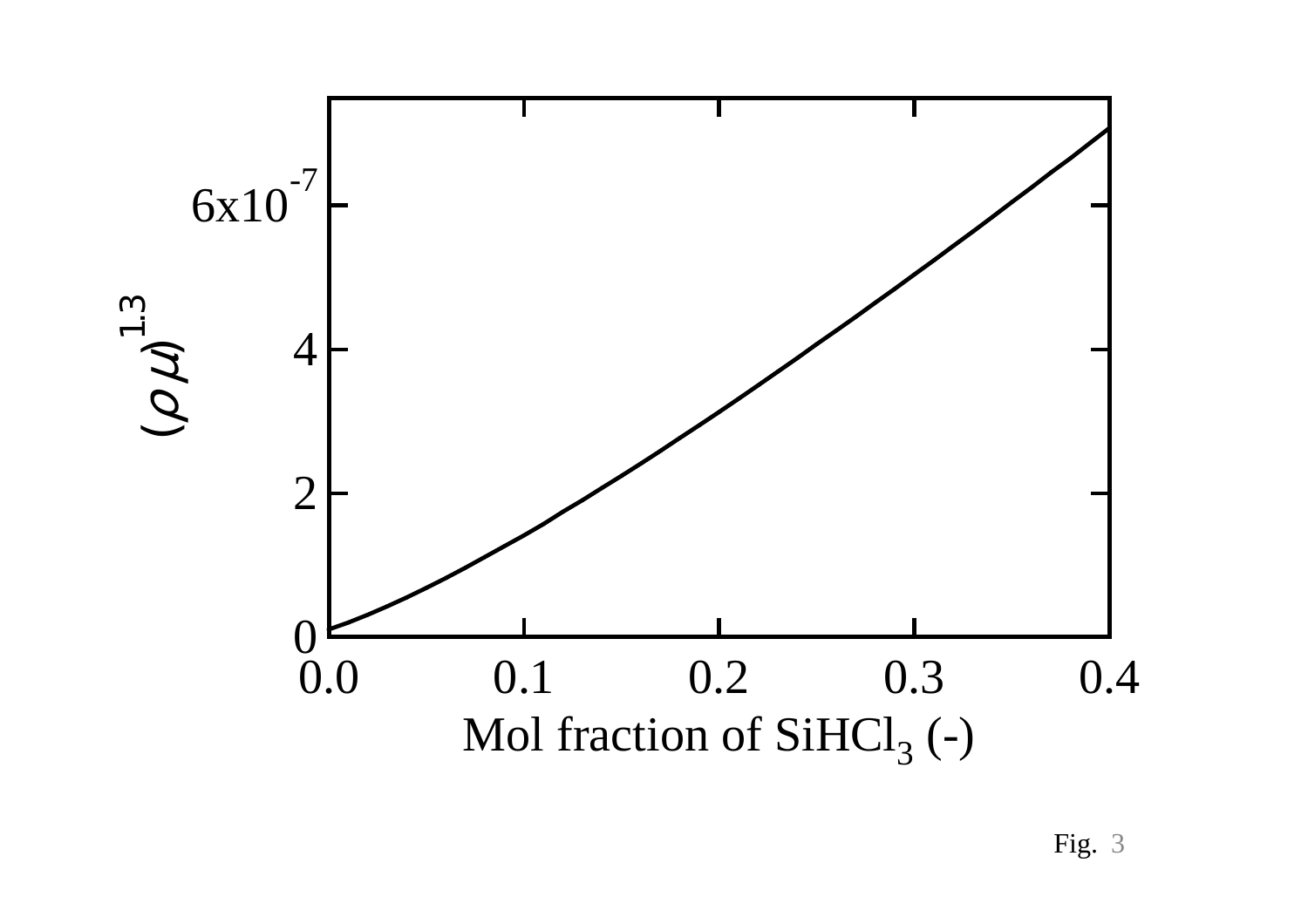

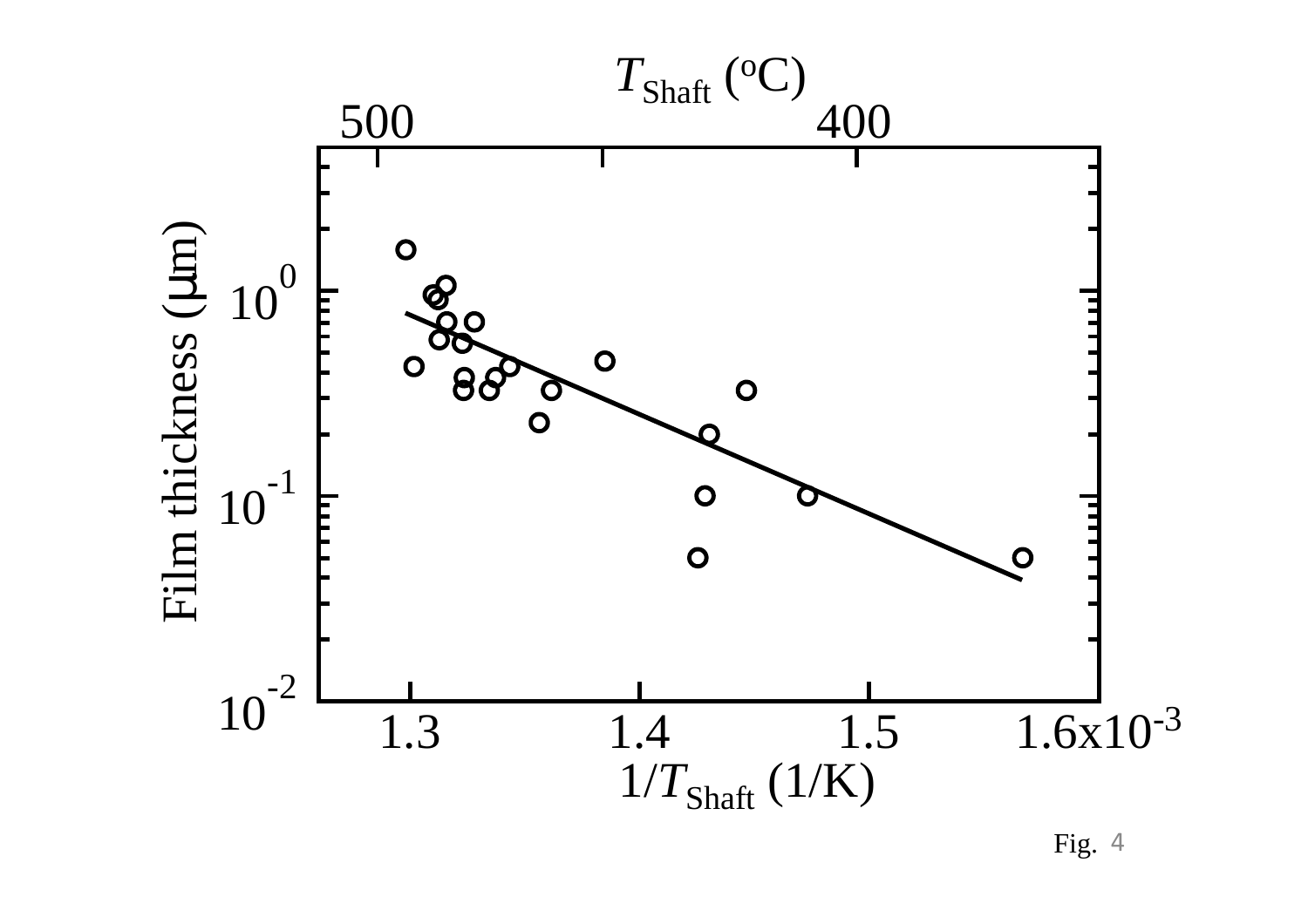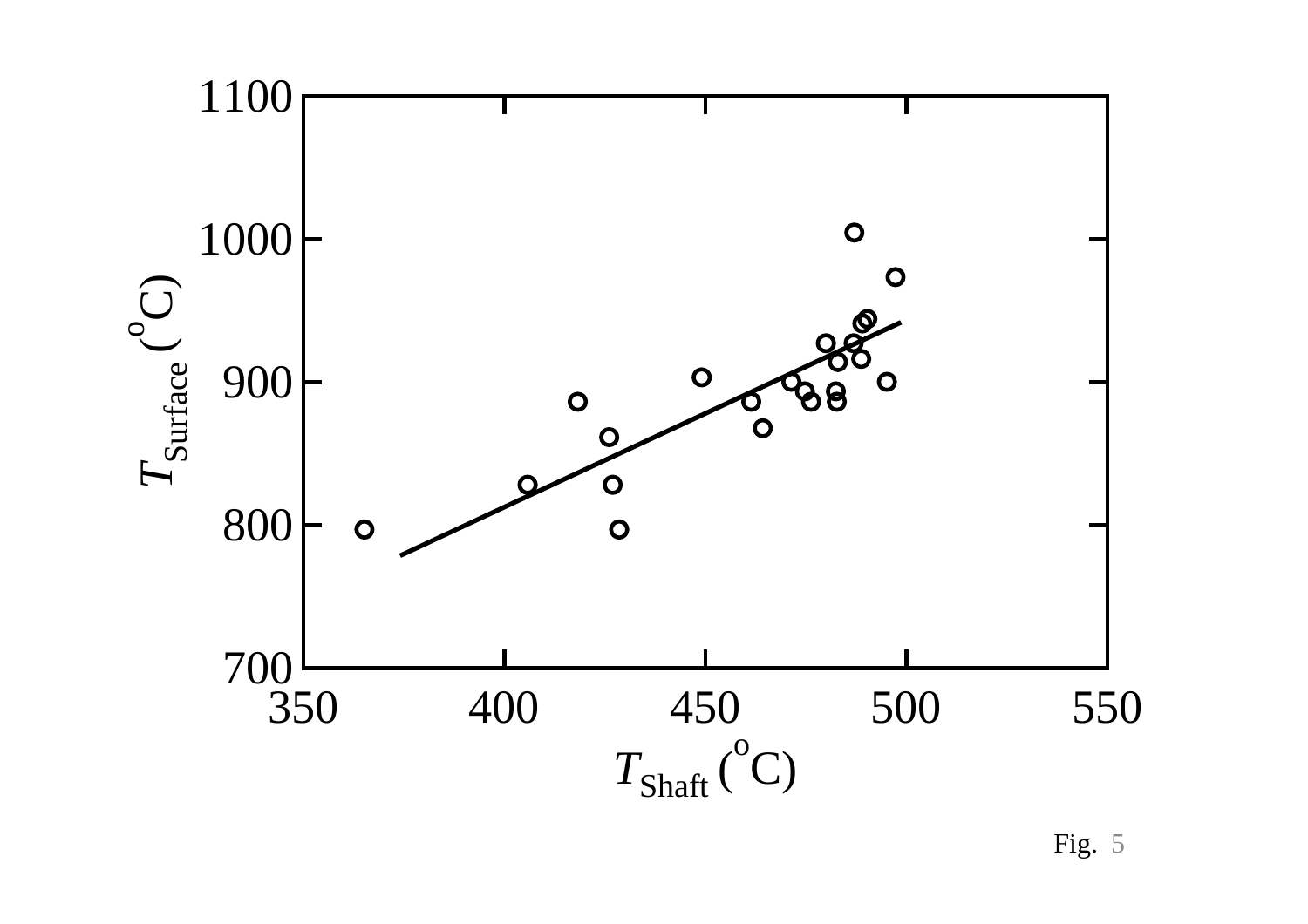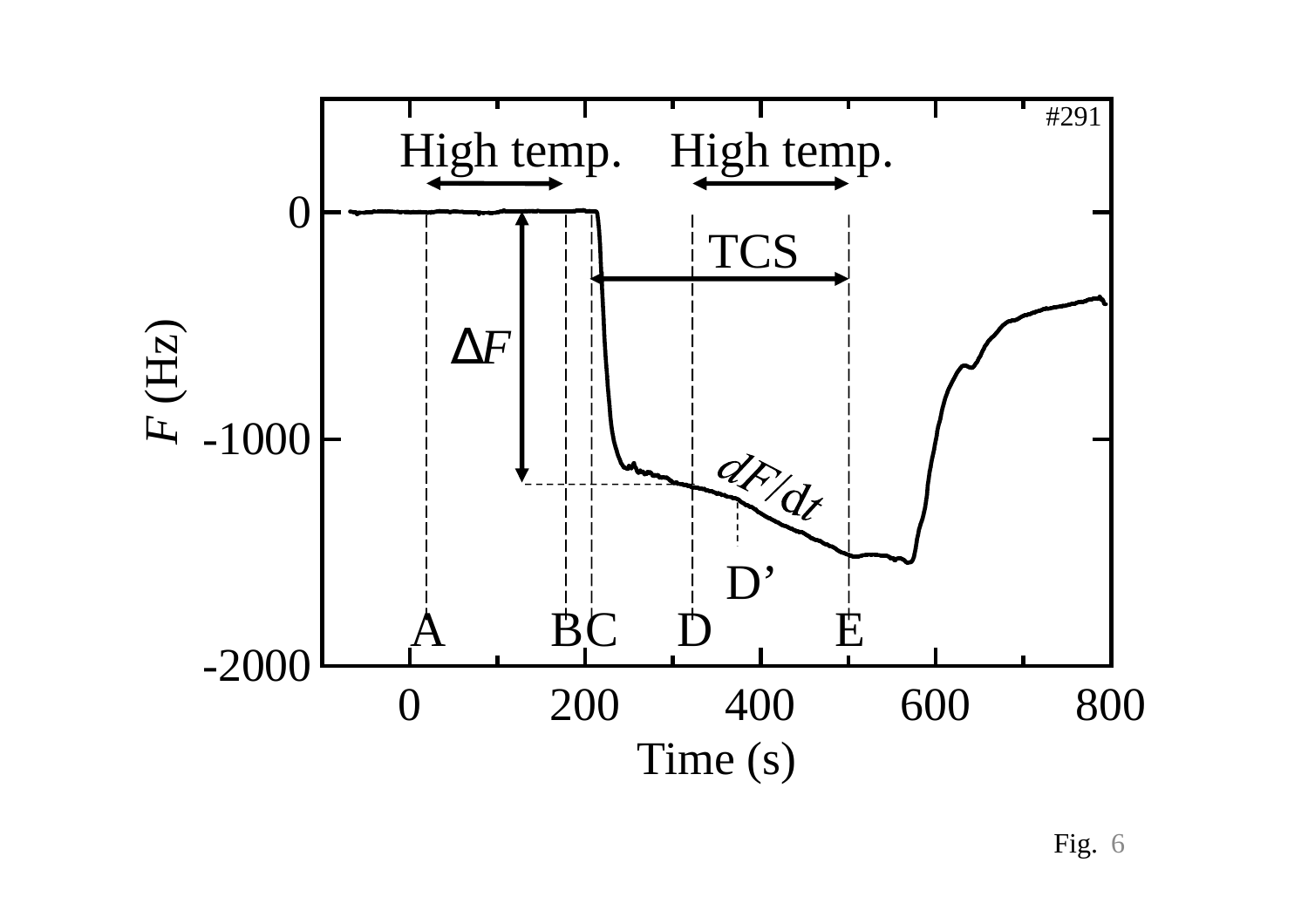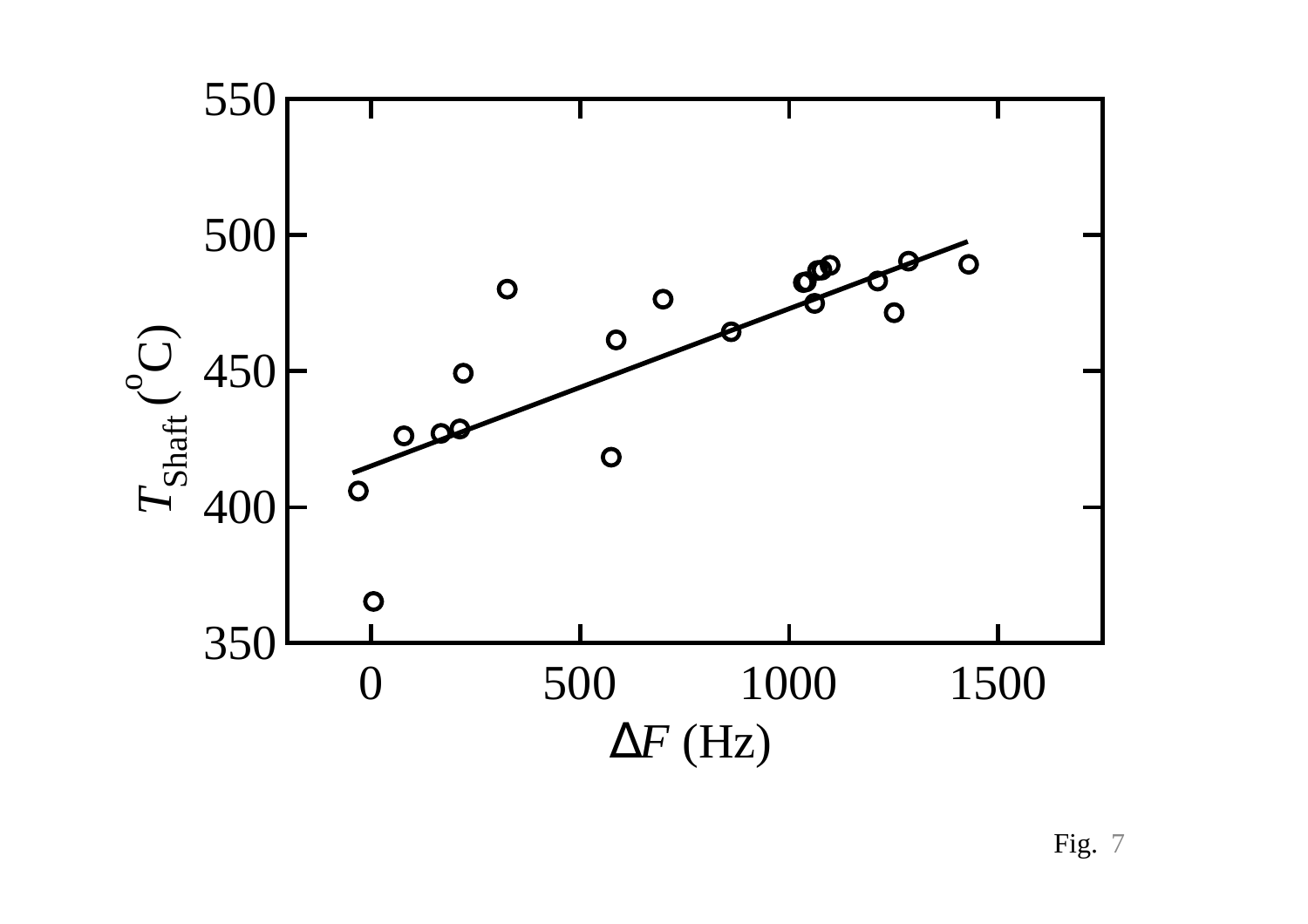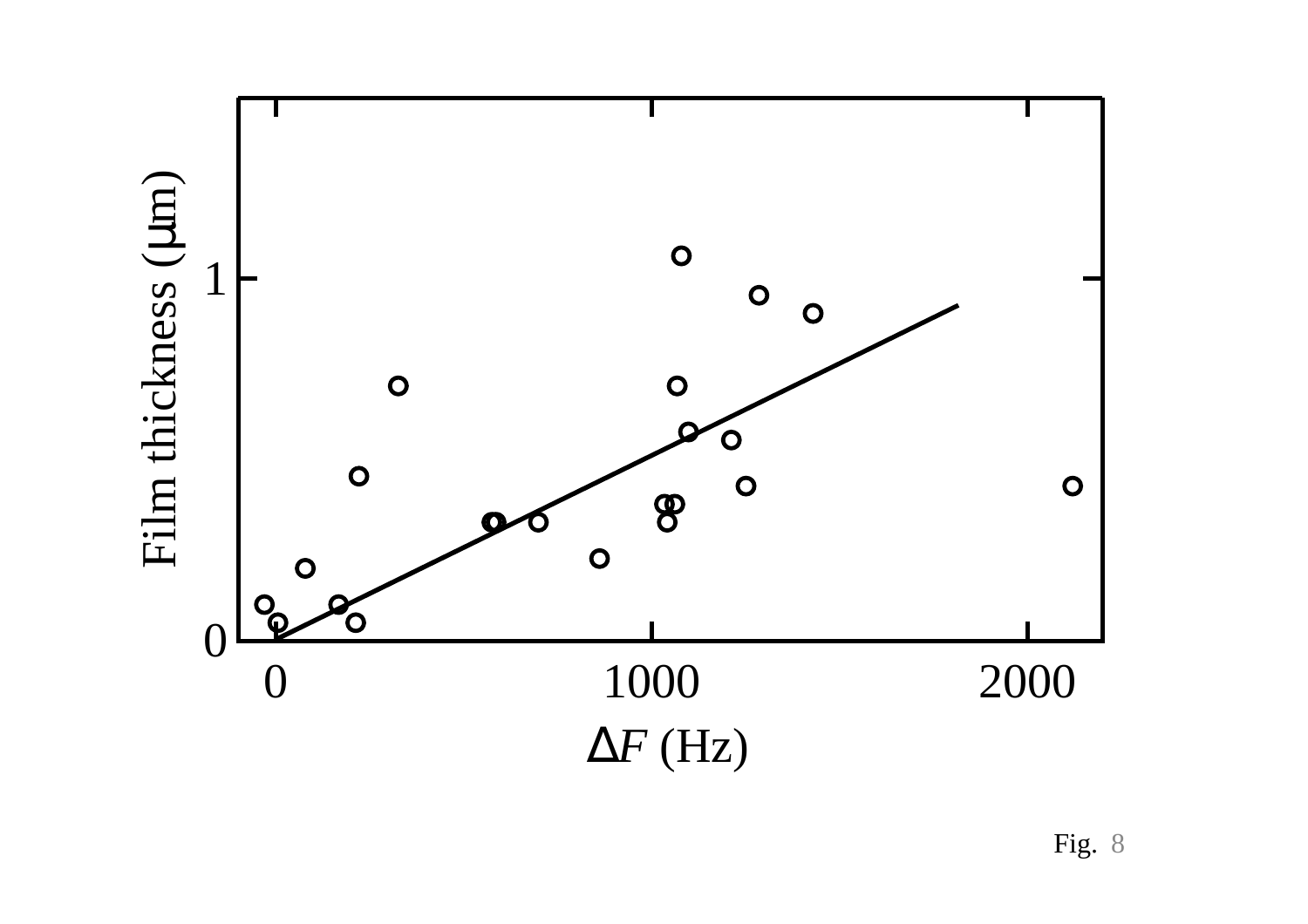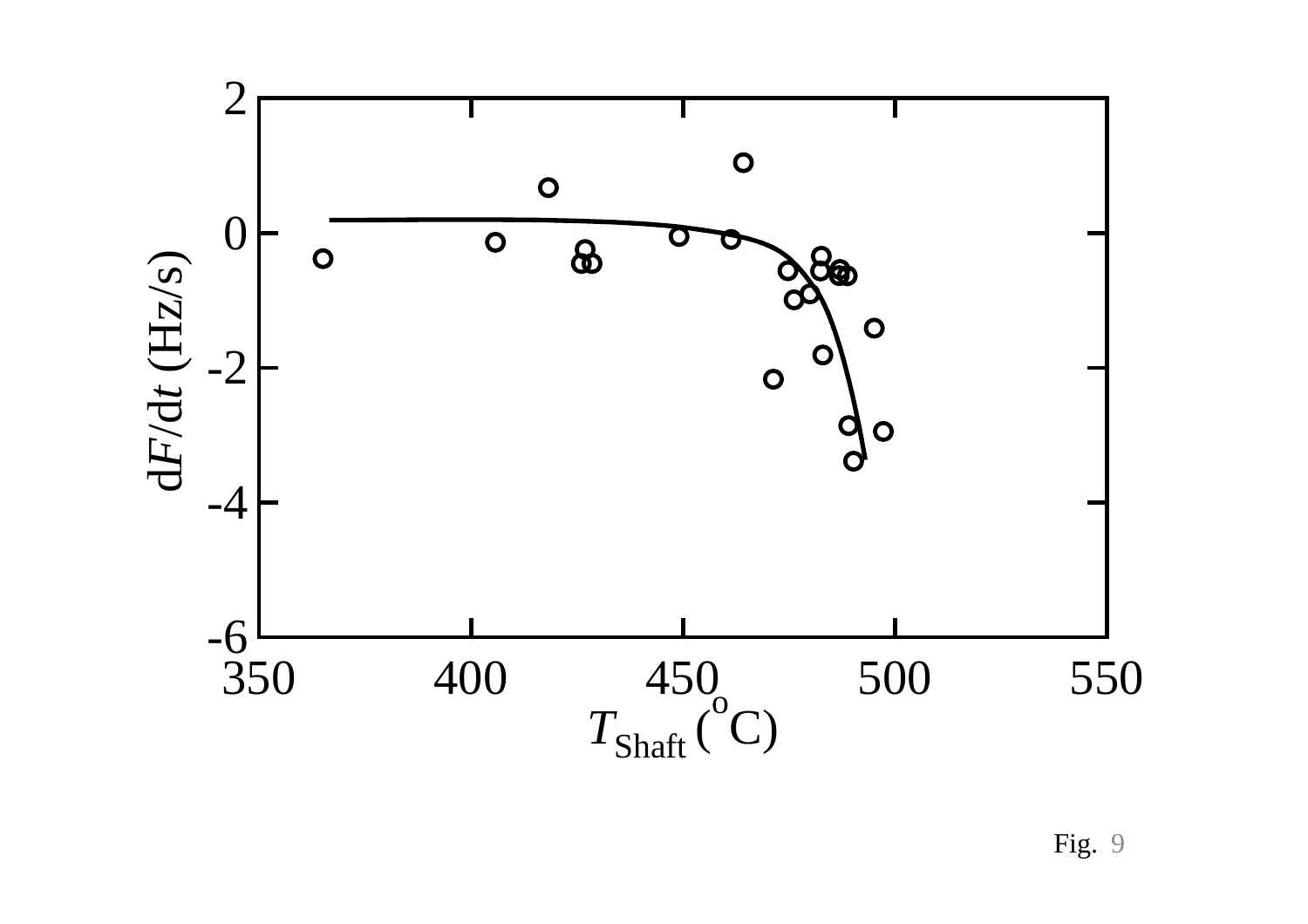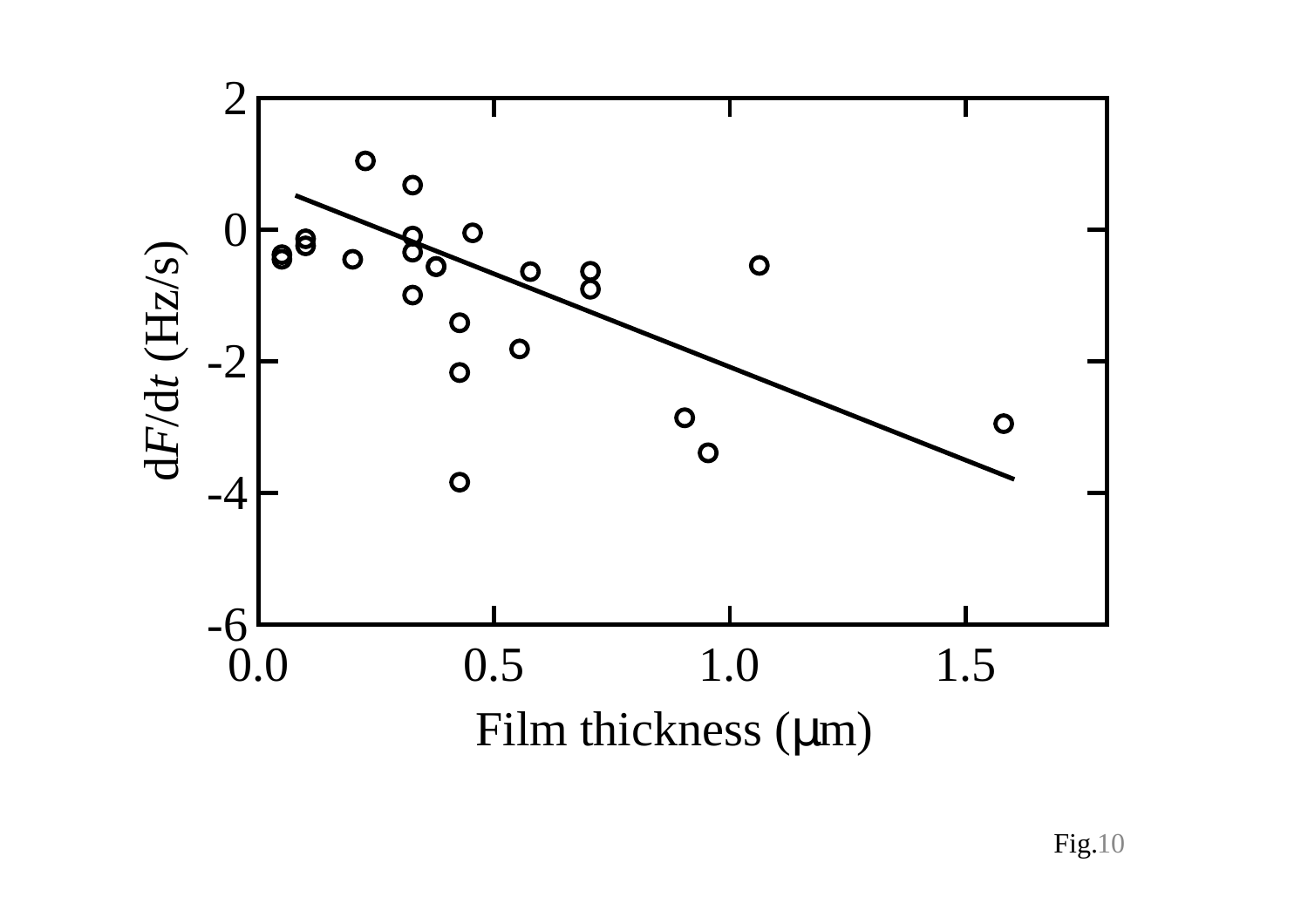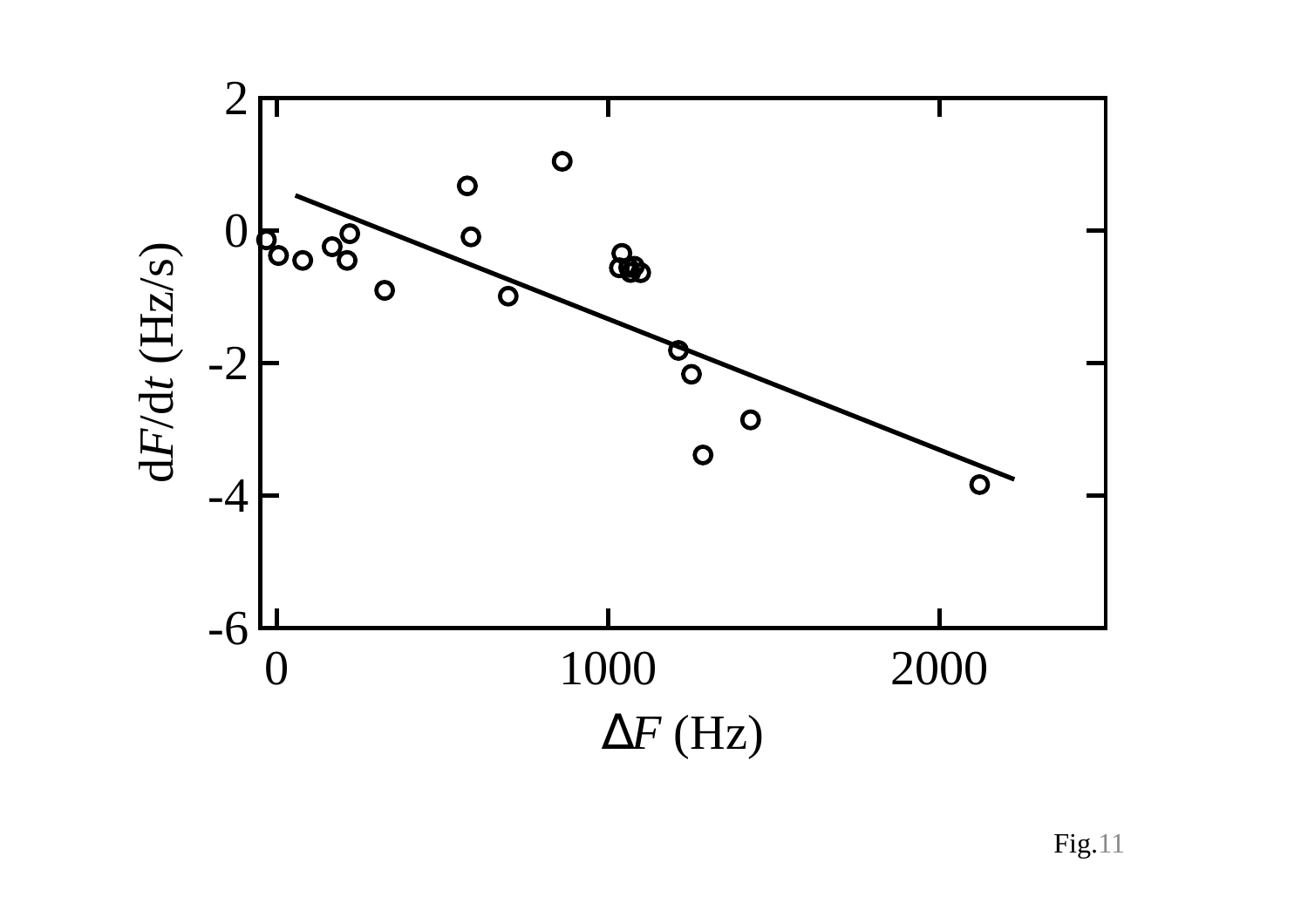